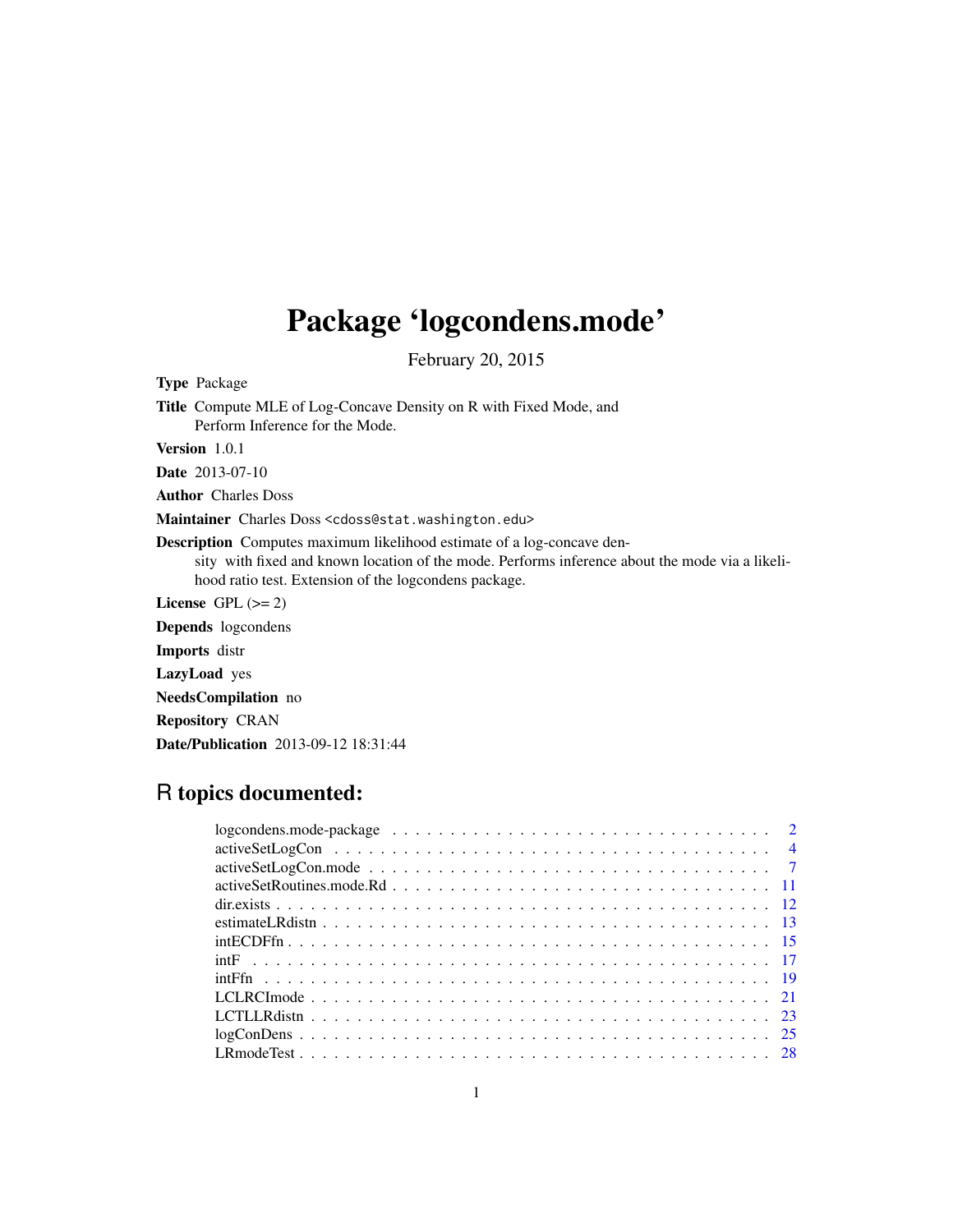#### <span id="page-1-0"></span>**Index** [31](#page-30-0)

```
logcondens.mode-package
```
*Computation of Log-Concave Densities on R with fixed mode and Inference for the Mode.*

# Description

Extension of the logcondens package. Computes maximum likelihood estimate of a log-concave density with fixed and known location of the mode. Performs inference about the mode via a likelihood ratio test comparing the unconstrained log-concave estimator to the constrained one.

# Details

| logcondens.mode                           |
|-------------------------------------------|
| Package                                   |
| 1.0                                       |
| 2013-05-24                                |
| $GPL (=2)$                                |
| logcondens                                |
| distr                                     |
| distr                                     |
| yes                                       |
| 2013-07-10 07:59:40 UTC; cdoss            |
| R 2.15.2; ; 2013-07-10 07:59:41 UTC; unix |
|                                           |

# Index:

| LCLRCImode           | Compute Log-Concave Likelihood-Ratio Confidence |
|----------------------|-------------------------------------------------|
|                      | interval for the mode.                          |
| LRmodeTest           | Computes an Asymptotic Confidence Interval for  |
|                      | the mode of a Log-Concave Density               |
| LocalExtend          | Auxiliary Numerical Routine for the Function    |
|                      | activeSetLogCon.mode                            |
| activeSetLogCon      | Computes a Log-Concave Probability Density      |
|                      | Estimate via an Active Set Algorithm            |
| activeSetLogCon.mode | Computes the Modally-Constrained Log-Concave    |
|                      | Probability Density Maximum Likelihood Estimate |
|                      | via an Active Set Algorithm.                    |
| dir.exists           | Utility for checking existence of a directory.  |
| estimateLRdistn      | Estimate "the" limiting distribution of the     |
|                      | likelihood ratio statistic for location of      |
|                      | mode.                                           |
| intECDFfn            | Gives the Integrated Empirical Distribution     |
|                      | Function                                        |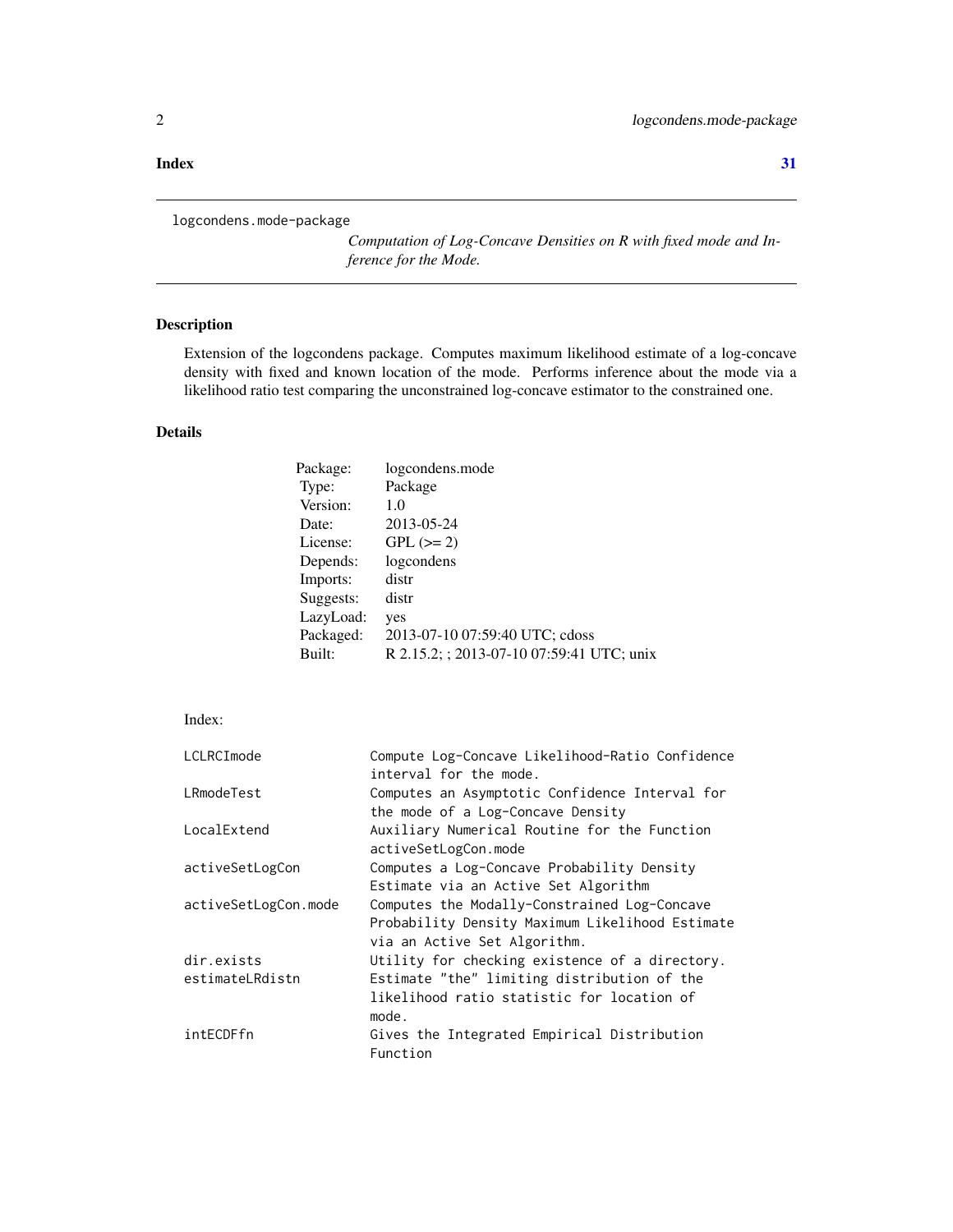<span id="page-2-0"></span>

| intF       | Computes the Integral of the estimated CDF at |
|------------|-----------------------------------------------|
|            | Arbitrary Real Numbers in s                   |
| intFfn     | Computes the Integral of a log-concave CDF at |
|            | Arbitrary Real Numbers                        |
| logConDens | Compute log-concave density estimator and     |
|            | related quantities                            |

The main functions of this package are LCLRCImode, LRmodeTest, and activeSetLogCon.mode. The latter computes a log-concave density estimate with known and fixed location of the mode. In addition to being of interest on its own, this estimator is of interest for likelihood ratio tests for the mode. LRmodeTest runs this test by using [activeSetLogCon](#page-3-1) and [activeSetLogCon.mode](#page-6-1) to compute the likelihood ratio statistic and [LCTLLRdistn](#page-22-1) to compute the quantiles. LCLRCImode inverts the test to form confidence intervals.

# Author(s)

# Charles Doss

Maintainer: Charles R. Doss, <cdoss@stat.washington.edu>, <http://www.stat.washington.edu/people/cdoss/>

# References

Duembgen, L, Huesler, A. and Rufibach, K. (2010) Active set and EM algorithms for log-concave densities based on complete and censored data. Technical report 61, IMSV, Univ. of Bern, available at <http://arxiv.org/abs/0707.4643>.

Duembgen, L. and Rufibach, K. (2009) Maximum likelihood estimation of a log-concave density and its distribution function: basic properties and uniform consistency. *Bernoulli*, 15(1), 40–68.

Duembgen, L. and Rufibach, K. (2011) logcondens: Computations Related to Univariate Log-Concave Density Estimation. *Journal of Statistical Software*, 39(6), 1–28. [http://www.jstatsoft.](http://www.jstatsoft.org/v39/i06) [org/v39/i06](http://www.jstatsoft.org/v39/i06)

Doss, C. R. (2013). Shape-Constrained Inference for Concave-Transformed Densities and their Modes. PhD thesis, Department of Statistics, University of Washington, in preparation.

Doss, C. R. and Wellner, J. A. (2013). Inference for the mode of a log-concave density. Technical Report, University of Washington, in preparation.

# See Also

See the package [logcondens](#page-0-0), from which this package derives much of its code.

```
nn <- 200
myxx <- rnorm(nn) ## no need to sort
TRUEMODE <- 0
```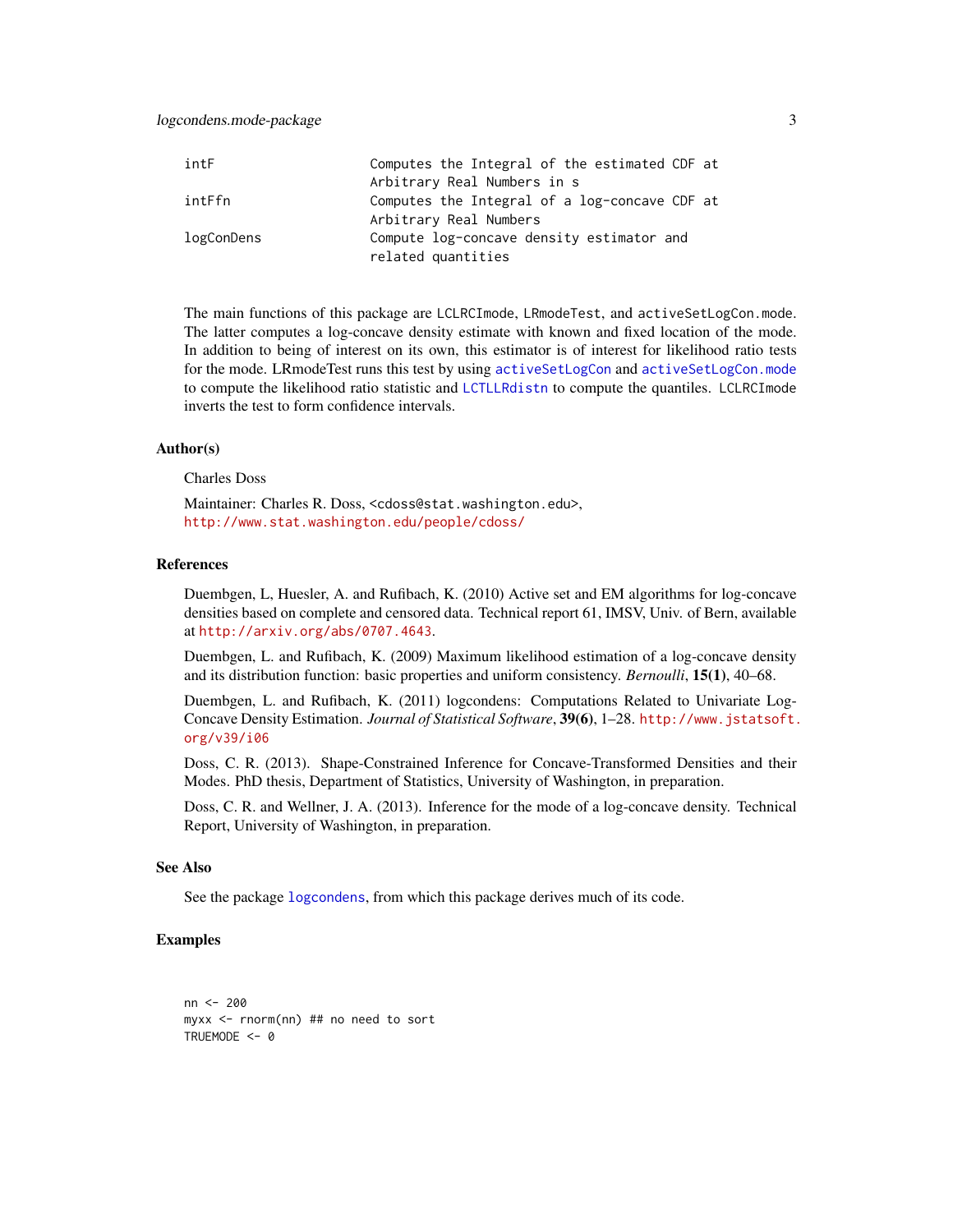```
res.MC <- activeSetLogCon.mode(myxx, mode=TRUEMODE)
LRmodeTest(mode=TRUEMODE, x=myxx, xgrid=.05, alpha=.05)
CI <- LCLRCImode(x=myxx, alpha=0.05)
print(CI[1] <= TRUEMODE && TRUEMODE <= CI[2]) ## approx 95% coverage probability
```
<span id="page-3-1"></span>activeSetLogCon *Computes a Log-Concave Probability Density Estimate via an Active Set Algorithm*

# **Description**

Given a vector of observations  $x_n = (x_1, \ldots, x_n)$  with not necessarily equal entries, [activeSetLogCon](#page-3-1) first computes vectors  $\boldsymbol{x}_m = (x_1, \dots, x_m)$  and  $\boldsymbol{w} = (w_1, \dots, w_m)$  where  $w_i$  is the weight of each  $x_i$  s.t.  $\sum_{i=1}^m w_i = 1$ . Then, [activeSetLogCon](#page-3-1) computes a concave, piecewise linear function  $\widehat{\phi}_m$ on  $[x_1, x_m]$  with knots only in  $\{x_1, \ldots, x_m\}$  such that

$$
L(\phi) = \sum_{i=1}^{m} w_i \phi(x_i) - \int_{-\infty}^{\infty} \exp(\phi(t)) dt
$$

is maximal. To accomplish this, an active set algorithm is used.

This function is as it is in the logcondens package except we've added the 'prec' variable as an argument and modified the the values returned as output, to be in line with the activeSetLogCon.mode function.

#### Usage

```
activeSetLogCon(x, xgrid = NULL, print = FALSE, w = NA,
prec=10^-10)
```
#### Arguments

| X     | Vector of independent and identically distributed numbers, not necessarily unique.                                                  |
|-------|-------------------------------------------------------------------------------------------------------------------------------------|
| xgrid | Governs the generation of weights for observations. See preProcess for details.                                                     |
| print | $print = TRUE$ outputs the log-likelihood in every loop, $print = FALSE$ does<br>not. Make sure to tell R to output (press CTRL+W). |
| W     | Optional vector of weights. If weights are provided, i.e., if $w := NA$ , then xgrid<br>is ignored.                                 |
| prec  | Governs precision of various subfunctions, e.g. the Newton-Raphson procedure.                                                       |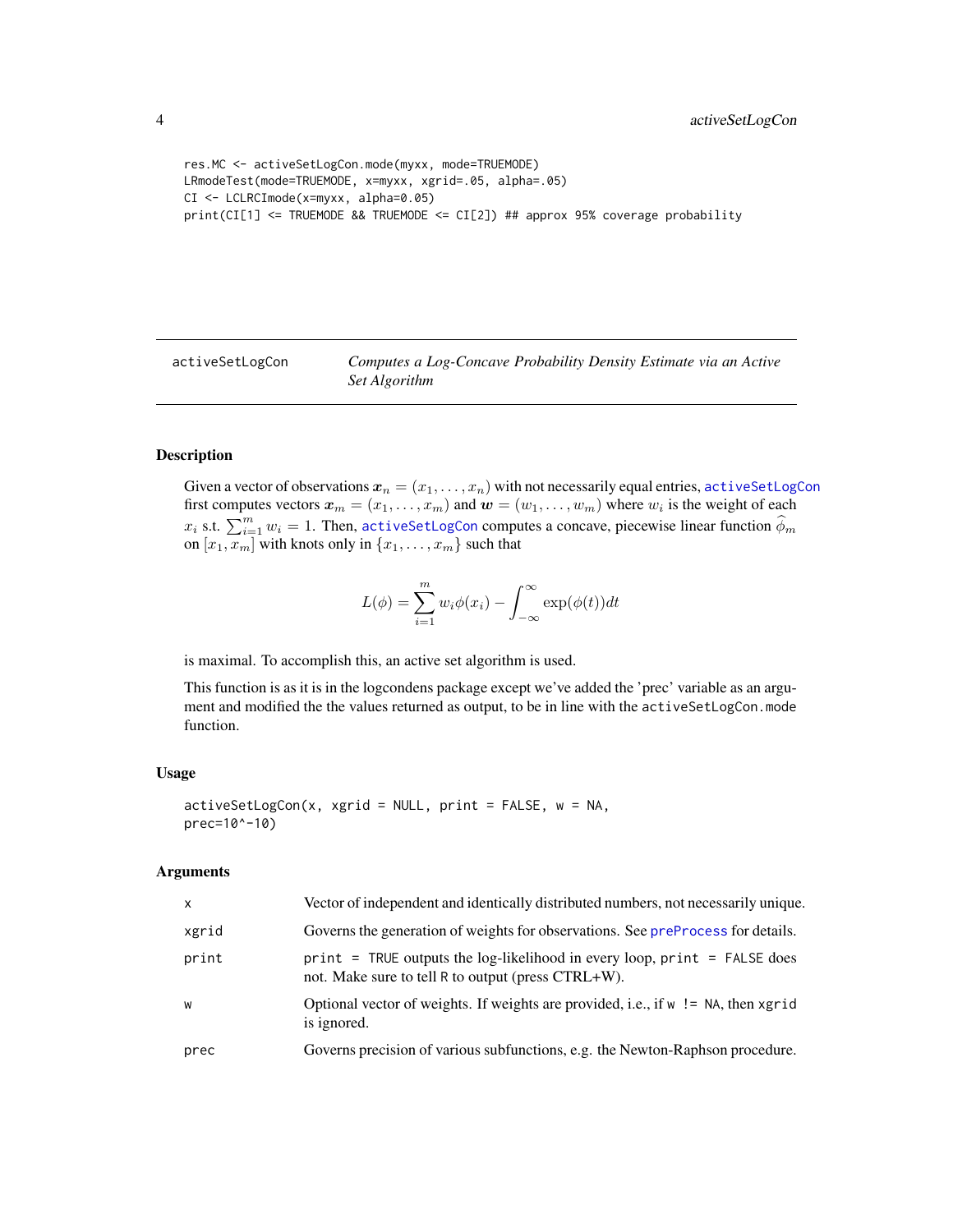# <span id="page-4-0"></span>Value

| xn      | Vector with initial observations $x_1, \ldots, x_n$ .                                                                                                                                                                                                                                                 |
|---------|-------------------------------------------------------------------------------------------------------------------------------------------------------------------------------------------------------------------------------------------------------------------------------------------------------|
| х       | Vector of observations $x_1, \ldots, x_m$ that was used to estimate the density, i.e.<br>points that include all possible knots of the estimate. Note that this $x$ is not<br>identical to the $x$ passed in (xn is identical).                                                                       |
| W       | The vector of weights that had been used. Depends on the chosen setting for<br>xgrid. Of the same length as x.                                                                                                                                                                                        |
| L       | The value $L(\hat{\phi}_m)$ of the log-likelihood-function L at the maximum $\hat{\phi}_m$ .                                                                                                                                                                                                          |
| IsKnot  | Vector with entries IsKnot <sub>i</sub> = $1\{\widehat{\phi}_m$ has a kink at $x_i$ .                                                                                                                                                                                                                 |
| knots   | knots equals x[IsKnot>0], gives the values of the points that are knots.                                                                                                                                                                                                                              |
| phi     | Vector with entries $\widehat{\phi}_m(x_i)$ , $i = 1, , m$ . Named "phi" not "phihat" for back-<br>wards compatibility.                                                                                                                                                                               |
| fhat    | Vector with entries $\hat{f}_m(x_i) = e^{\hat{\phi}_m(x_i)}$ , $i = 1, , m$ .                                                                                                                                                                                                                         |
| Fhat    | A vector $(\widehat{F}_{m,i})_{i=1}^m$ of the same size as x with entries                                                                                                                                                                                                                             |
|         | $\widehat{F}_{m,i} = \int_{x_i}^{x_i} \exp(\widehat{\phi}_m(t)) dt.$                                                                                                                                                                                                                                  |
| н       | Numeric vector $(H_1, \ldots, H_m)'$ where $H_i$ is the derivative of                                                                                                                                                                                                                                 |
|         | $t \to L(\phi + t\Delta_i)$                                                                                                                                                                                                                                                                           |
|         | at zero and $\Delta_i(x) = \min(x - x_i, 0)$                                                                                                                                                                                                                                                          |
| n       | Number of initial observations.                                                                                                                                                                                                                                                                       |
| m       | Number of points used to compute the estimator, either unique observations or<br>output from preProcess.                                                                                                                                                                                              |
| mode    | Mode of the estimated density $\hat{f}_m$ . This is redundant with dlcMode, but is in-<br>cluded for backwards compatibility with the logcondens package.                                                                                                                                             |
| dlcMode | A list, of class "dlc.mode", with components \$val, \$idx, and \$isx. dlcMode\$val<br>gives the mode estimate value, d1cMode\$idx gives the corresponding index in<br>x. dlcMode\$isx is always TRUE. (dlMode\$isx is sometimes FALSE when a<br>dlc.mode object is output from activeSetLogCon.mode.) |
| sig     | The standard deviation of the initial sample $x_1, \ldots, x_n$ .                                                                                                                                                                                                                                     |
| phi.f   | All outputs named "name.f" are functions corresponding to name. So, $phi$ . $f(x)$<br>equals $\phi_m(x)$ .                                                                                                                                                                                            |
| fhat.f  | Is a function such that fhat. $f(x)$ equals $\hat{f}_m(x)$ .                                                                                                                                                                                                                                          |
| Fhat.f  | Is a function such that Fhat. $f(x)$ equals $\widehat{F}_m(x)$ .                                                                                                                                                                                                                                      |
| E.f     | E. $f(1, u) = \int_{l}^{u} \hat{F}_{m}(t) dt$                                                                                                                                                                                                                                                         |
| phiPL   | Numeric vector of length m with values $\hat{\phi}'_m(x_i-)$                                                                                                                                                                                                                                          |
| phiPR   | Numeric vector of length m with values $\hat{\phi}'_m(x_i+)$                                                                                                                                                                                                                                          |
| phiPL.f | Is a function such that phiPL. $f(x)$ equals $\hat{\phi}'_m(x-)$ .                                                                                                                                                                                                                                    |
| phiPR.f | Is a function such that phiPR. $f(x)$ equals $\hat{\phi}'_m(x+)$ .                                                                                                                                                                                                                                    |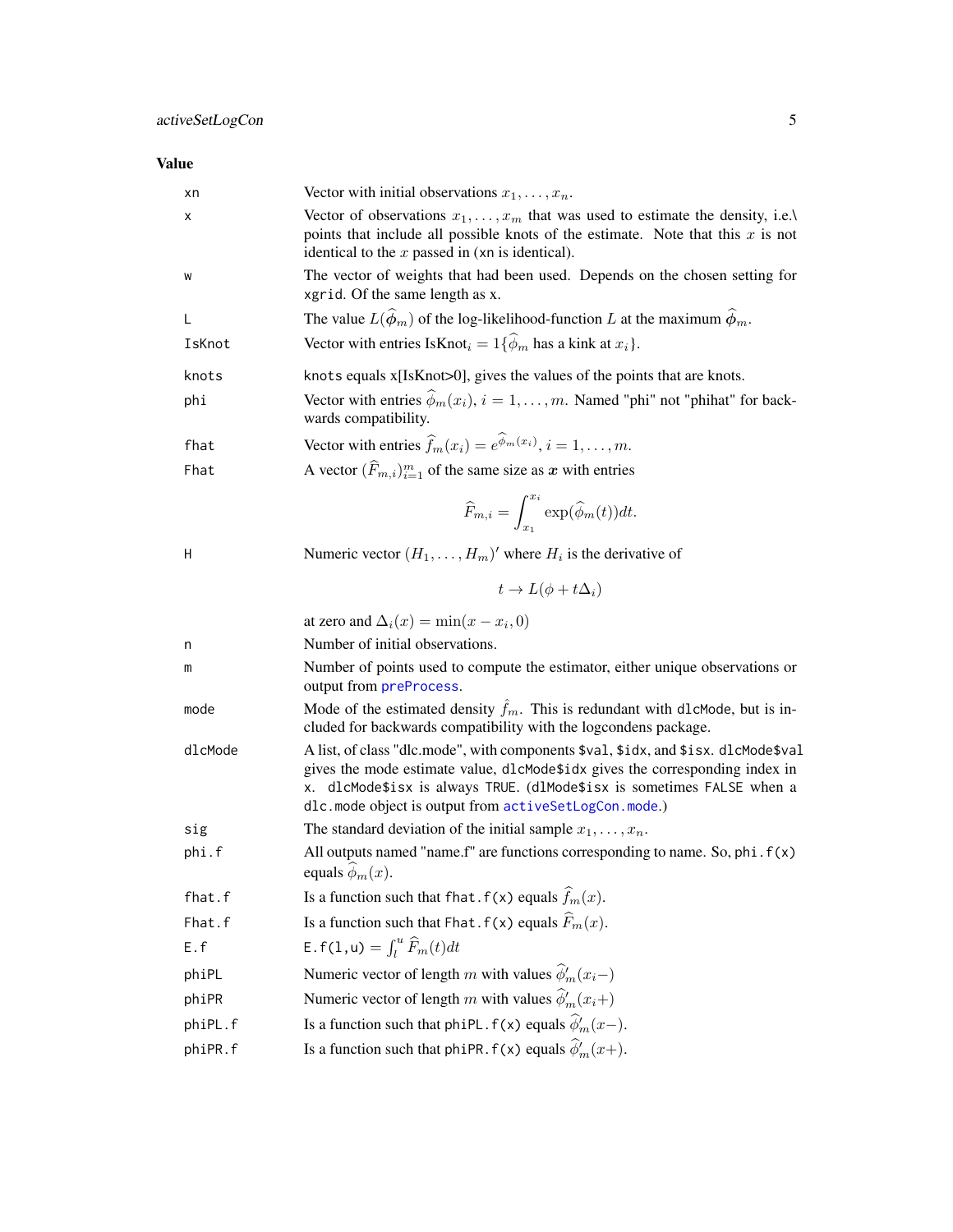# <span id="page-5-0"></span>Author(s)

Kaspar Rufibach, <kaspar.rufibach@gmail.com>, <http://www.kasparrufibach.ch>

Lutz Duembgen, <duembgen@stat.unibe.ch>, <http://www.staff.unibe.ch/duembgen>

# References

Duembgen, L, Huesler, A. and Rufibach, K. (2010) Active set and EM algorithms for log-concave densities based on complete and censored data. Technical report 61, IMSV, Univ. of Bern, available at <http://arxiv.org/abs/0707.4643>.

Duembgen, L. and Rufibach, K. (2009) Maximum likelihood estimation of a log–concave density and its distribution function: basic properties and uniform consistency. *Bernoulli*, 15(1), 40–68.

Duembgen, L. and Rufibach, K. (2011) logcondens: Computations Related to Univariate Log-Concave Density Estimation. *Journal of Statistical Software*, 39(6), 1–28. [http://www.jstatsoft.](http://www.jstatsoft.org/v39/i06) [org/v39/i06](http://www.jstatsoft.org/v39/i06)

#### See Also

[activeSetLogCon](#page-3-1) can be used to estimate a log-concave density. However, to generate an object of class dlc that allows application of [summary](#page-0-0) and [plot](#page-0-0) we recommend to use [logConDens](#page-24-1).

The following functions are used by [activeSetLogCon](#page-3-1):

[J00](#page-0-0), [J10](#page-0-0), [J11](#page-0-0), [J20](#page-0-0), [Local\\_LL](#page-0-0), [Local\\_LL\\_all](#page-0-0), [LocalCoarsen](#page-0-0), [LocalConvexity](#page-0-0), [LocalExtend](#page-10-1), [LocalF](#page-0-0), [LocalMLE](#page-0-0), [LocalNormalize](#page-0-0), [MLE](#page-0-0)

Log concave density estimation via an iterative convex minorant algorithm can be performed using [icmaLogCon](#page-0-0).

```
## estimate gamma density
set.seed(1977)
n < -200x <- rgamma(n, 2, 1)
res \le activeSetLogCon(x, w = rep(1 / n, n), print = FALSE)
## plot resulting functions
par(mfrow = c(2, 2), mar = c(3, 2, 1, 2))plot(res$x, exp(res$phi), type = 'l'); rug(x)
plot(res$x, res$phi, type = 'l'); rug(x)
plot(res$x, res$Fhat, type = 'l'); rug(x)
plot(res$x, res$H, type = 'l'); rug(x)## compute and plot function values at an arbitrary point
x0 <- (res$x[100] + res$x[101]) / 2
Fx0 <- evaluateLogConDens(x0, res, which = 3)[, "CDF"]
plot(res$x, res$Fhat, type = 'l'); rug(res$x)
abline(v = x0, 1ty = 3); abline(h = Fx0, 1ty = 3)
```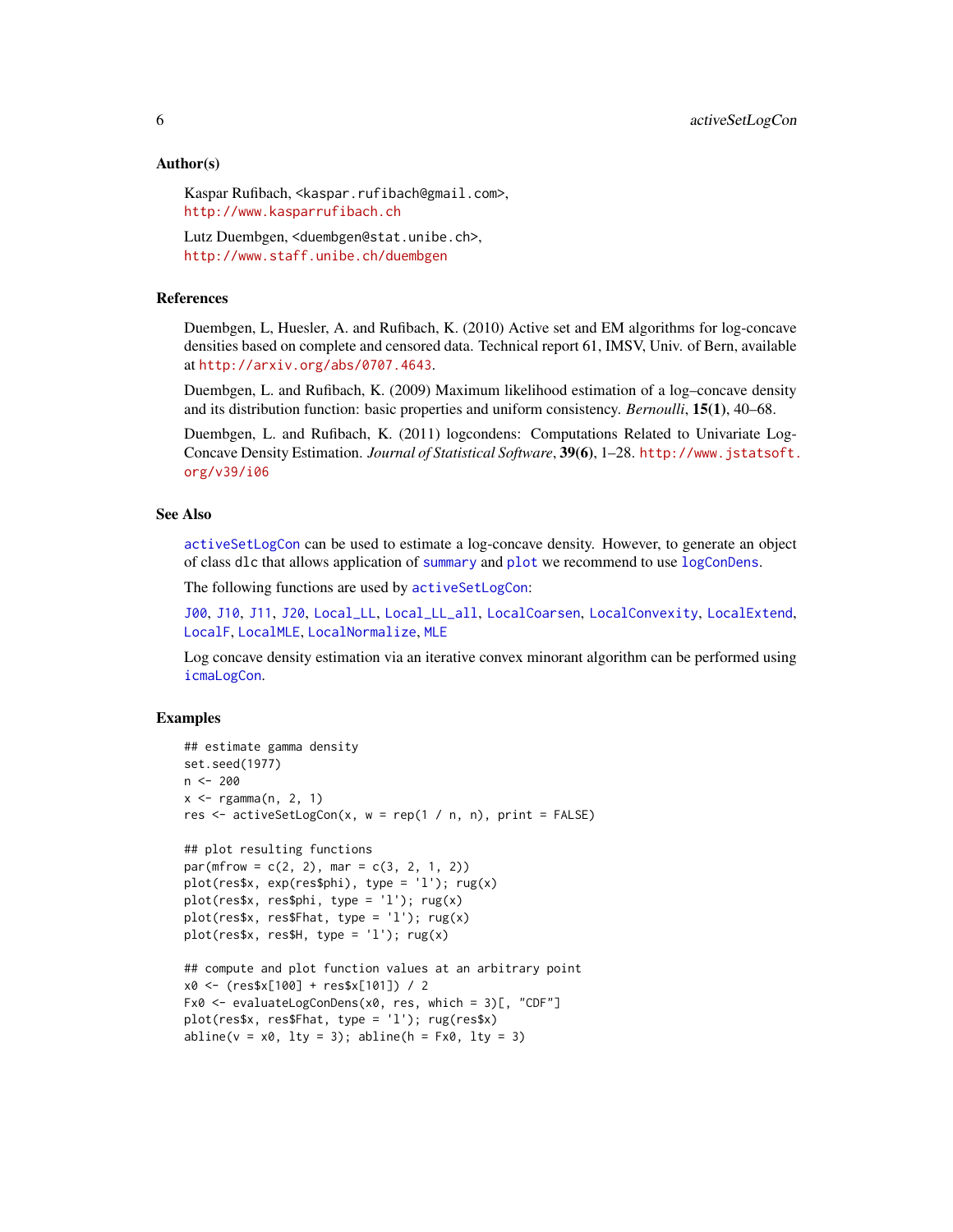```
## compute and plot 0.9-quantile of Fhat
q <- quantilesLogConDens(0.9, res)[2]
plot(res$x, res$Fhat, type = 'l'); rug(res$x)
abline(h = 0.9, lty = 3); abline(v = q, lty = 3)
```
<span id="page-6-1"></span>activeSetLogCon.mode *Computes the Modally-Constrained Log-Concave Probability Density Maximum Likelihood Estimate via an Active Set Algorithm.*

#### Description

This is an adapted version of activeSetLogCon from the logcondens package for computing the MLE of a log-concave density with known location of mode.

Given a vector of observations  $x_n = (x_1, \ldots, x_n)$  with potentially distinct or nondistinct entries, <code>[activeSetLogCon.mode](#page-6-1)</code> first computes vectors  $\boldsymbol{x}_m = (x_1, \dots, x_m)$  and  $\boldsymbol{w} = (w_1, \dots, w_m)$  where  $w_i$  is the weight of each  $x_i$  s.t.  $\sum_{i=1}^{m} w_i = 1$ . The vector  $x_m$  contains the fixed location of the mode, mode. Then, activeSetLogCon. mode computes a concave, piecewise linear function  $\widehat{\phi}_m^0$  on  $[x_1, x_m]$  with p knots only in  $\{x_1, \ldots, x_m\}$  and with mode value, mode, such that

$$
L(\phi) = \sum_{i=1}^{m} w_i \phi(x_i) - \int_{-\infty}^{\infty} \exp(\phi(t))dt
$$

is maximal. To accomplish this, an active set algorithm is used.

# Usage

activeSetLogCon.mode(x, xgrid = NULL, mode=x[1], print = FALSE, w  $=$  NA, prec=10^-10)

#### Arguments

| $\mathsf{x}$ | Vector of independent and identically distributed numbers, not necessarily unique.                                                  |
|--------------|-------------------------------------------------------------------------------------------------------------------------------------|
| xgrid        | Governs the generation of weights for observations. See preProcess for details.                                                     |
| mode         | This is the constrained value for the location of the mode.                                                                         |
| print        | $print = TRUE$ outputs the log-likelihood in every loop, $print = FALSE$ does<br>not. Make sure to tell R to output (press CTRL+W). |
| W            | Optional vector of weights. If weights are provided, i.e., if w != NA, then xgrid<br>is ignored.                                    |
| prec         | Governs precision of various subfunctions, e.g., the Newton-Raphson proce-<br>dure.                                                 |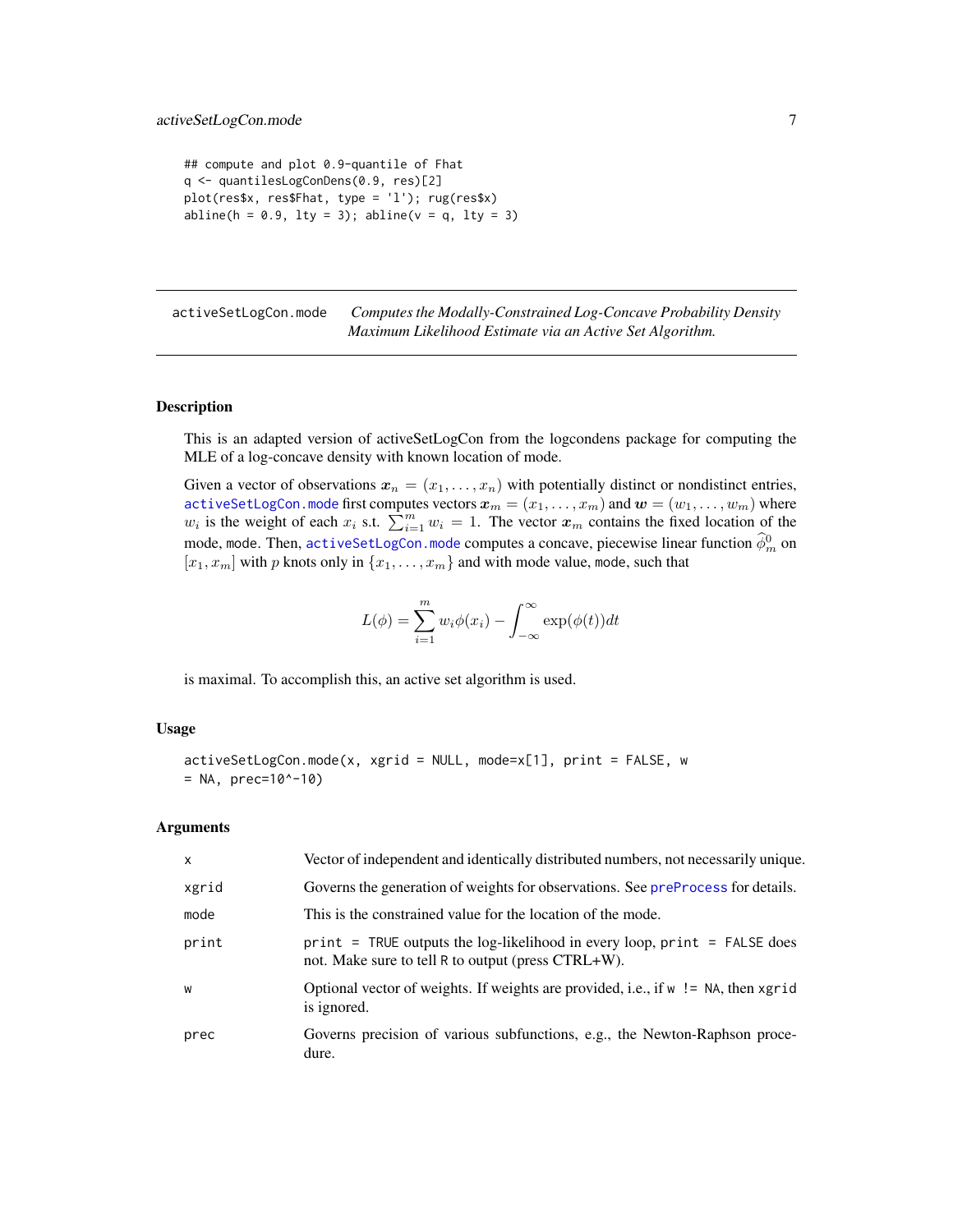| хn     | Vector with initial observations $x_1, \ldots, x_n$ .                                                                                                                                                                                                                                                                                                                                                                                                                                                                                                                                                                                           |
|--------|-------------------------------------------------------------------------------------------------------------------------------------------------------------------------------------------------------------------------------------------------------------------------------------------------------------------------------------------------------------------------------------------------------------------------------------------------------------------------------------------------------------------------------------------------------------------------------------------------------------------------------------------------|
| х      | Vector of observations $x_1, \ldots, x_m$ that was used to estimate the density, i.e.,<br>points that include all possible knots of the estimate. Note that $x$ always includes<br>the mode value mode, since that point is a possible knot! Note also that this $x$ is<br>not identical to the $x$ passed in (xn is identical). This vector is referred to as 'z'<br>in Doss $(2013)$ .                                                                                                                                                                                                                                                        |
| W      | The vector of weights that had been used. Depends on the chosen setting for<br>xgrid. Of the same length as x. The weight corresponding to the mode will be<br>0 if the mode is not a data point, and otherwise will be nonzero.                                                                                                                                                                                                                                                                                                                                                                                                                |
| L      | The value $L(\widehat{\phi}_m^0)$ of the log-likelihood-function L at the maximum $\widehat{\phi}_m^0$ .                                                                                                                                                                                                                                                                                                                                                                                                                                                                                                                                        |
| МI     | Numeric vector of length 2 giving the endpoints of the modal interval.                                                                                                                                                                                                                                                                                                                                                                                                                                                                                                                                                                          |
| IsKnot | Vector with entries IsKnot <sub>i</sub> = $1\{\widehat{\phi}_m^0$ has a kink at $x_i$ .                                                                                                                                                                                                                                                                                                                                                                                                                                                                                                                                                         |
| IsMIC  | Analogous to IsKnot; stands for "Is Modally Inactive Constraint," i.e., denotes<br>whether the modal constraints are active or inactive. It is a numeric vector of<br>length 2, corresponding to whether the mode is a left-knot or a right-knot. Just<br>as with IsKnot, a 1 denotes an inactive constraint and a 0 denotes an active one.<br>Thus a 0 indicates that the constraint that the estimate be equal in value at the<br>mode and the nearest knot to the left or to the right, respectively, is active. Note<br>also that if $max(IsMIC) == 1$ then the corresponding index in IsKnot is a 1 (i.e.,<br>$IsKnot[dlcMode$idx] == 1$ . |
| constr | knots[constr] is equal to MI; that is, constr is a numeric (integral) vector of<br>length two with values in $1, \ldots, p$ indicating which of the p knots are the left<br>and right of the modal interval.                                                                                                                                                                                                                                                                                                                                                                                                                                    |
| knots  | knots equals x[IsKnot>0], gives the values of the points that are knots.                                                                                                                                                                                                                                                                                                                                                                                                                                                                                                                                                                        |
| phi    | Vector with entries $\widehat{\phi}_m(x_i)$ , $i = 1, , m$ . Named "phi" not "phihat" for back-<br>wards compatibility.                                                                                                                                                                                                                                                                                                                                                                                                                                                                                                                         |
| fhat   | Vector with entries $\widehat{f}_m^0(x_i) = e^{\widehat{\phi}_m^0(x_i)}$ , $i = 1, , m$ .                                                                                                                                                                                                                                                                                                                                                                                                                                                                                                                                                       |
| Fhat   | A vector $(\widehat{F}_{m,i}^0)_{i=1}^m$ of the same size as x with entries                                                                                                                                                                                                                                                                                                                                                                                                                                                                                                                                                                     |
|        | $\widehat{F}_{m,i}^0 = \int_{-\infty}^{x_i} \exp(\widehat{\phi}_m^0(t))dt.$                                                                                                                                                                                                                                                                                                                                                                                                                                                                                                                                                                     |
| Н      | Numeric vector $(H_1, \ldots, H_m)'$ where $H_i$ is the derivative of                                                                                                                                                                                                                                                                                                                                                                                                                                                                                                                                                                           |

 $t \to L(\phi + t\Delta_i)$ 

at zero and  $\Delta_i(x) = \min(x - x_i, 0)$  if  $x_i$  is less than dlcMode\$val or  $\Delta_i(x) =$  $min(x_i - x, 0)$  if  $x_i$  is greater than dlcMode\$val. If  $x_i$  is the mode (i.e., equals dlcMode\$val)  $H_i$ , is set to 0. The corresponding values for the mode are accessed via H.m.

Note that in the unconstrained problems the derivatives in the directions  $\min(x_i (x, 0)$  and  $\min(x - x_i, 0)$  are equal, but in the constrained problem these derivatives are not equal.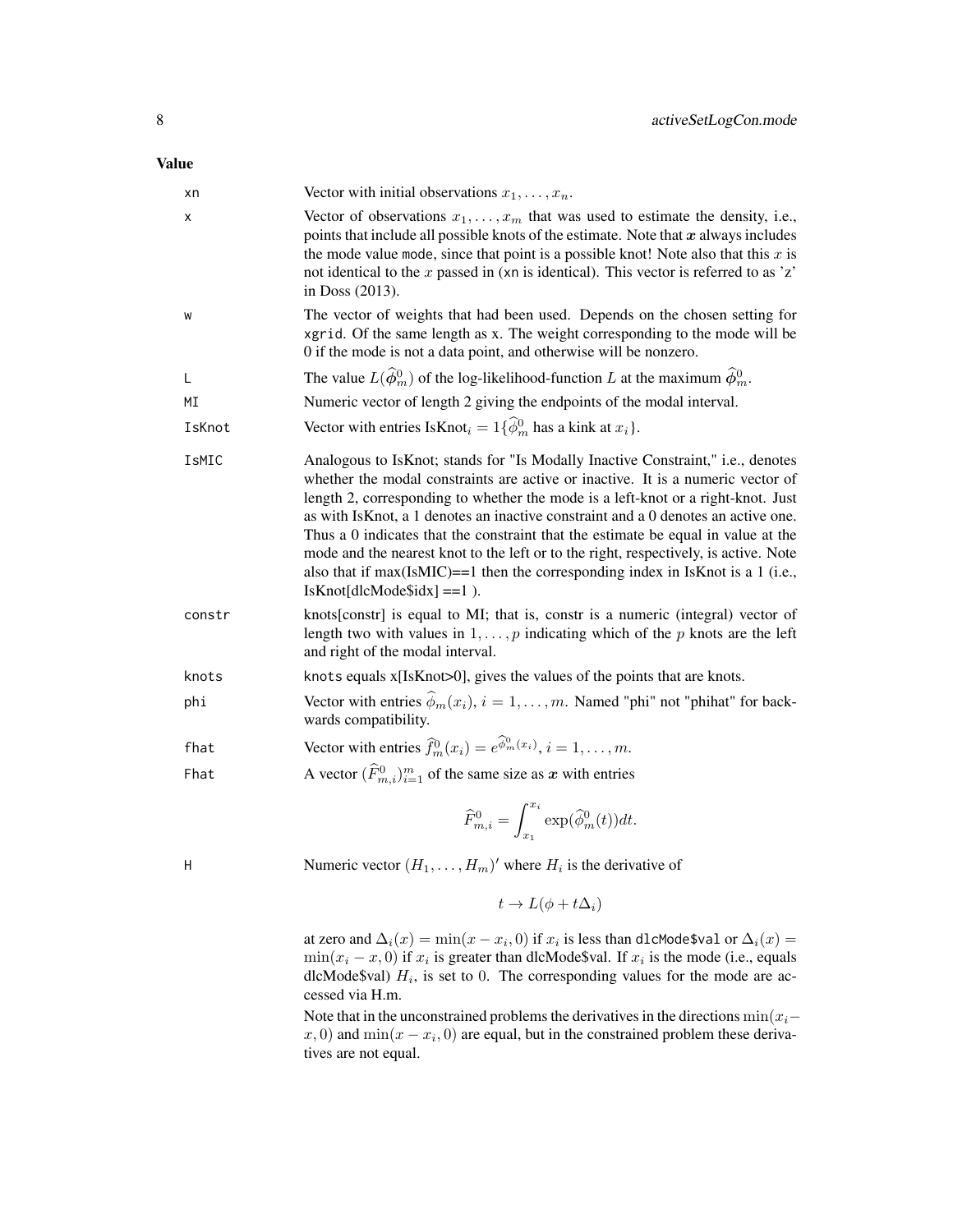<span id="page-8-0"></span>H.m Vector  $(H.m_1, H.m_2)'$  where  $H.m_1$  is the derivative of

$$
t \to L(\phi + t\Delta_i)
$$

at zero and  $\Delta_1(x) = \min(x - a, 0)$  and  $\Delta_2(x) = \min(a - x, 0)$ , where a is the mode. n Number of initial observations, i.e., length of xn. m1 Number of unique observations. This count excludes the mode if the mode is not a data point (or if xgrid is not NULL then excludes the mode if it is not in the output of [preProcess](#page-0-0)). m Number of points used to compute the estimator, i.e., unique observations as well as the mode, i.e., length of x. So is either  $m_1 + 1$  or  $m_1$  depending on whether dlcMode\$isx is FALSE or TRUE, respectively. dlcMode A list, of class "dlc.mode", with components \$val, \$idx, and \$isx. dlcMode\$val gives the constrained mode value, dlcMode\$idx gives the corresponding index in x, and dlcMode\$isx is TRUE or FALSE depending on whether the value is or is not equal to an element of the vector preProcess $(x, x^2)$  x (where x is the argument passed in, not the value returned). Note, when the mode is not an x value,  $w[dlc$ Mode $$idx] == 0$ . This can often be used in place of an explicit check via \$isx as to whether the mode is or is not an x value. sig The standard deviation of the initial sample  $x_1, \ldots, x_n$ . phi.f All outputs named "name.f" are functions corresponding to name. So, phi.f(x) equals  $\widehat{\phi}_m^0(x)$ . fhat.f Is a function such that fhat.f(x) equals  $\hat{f}_m^0(x)$ . Fhat.f Is a function such that Fhat.f(x) equals  $\widehat{F}_m^0(x)$ . EL.f(1,u) =  $\int_l^u \widehat{F}_m^0(t)dt$ Note that this is not analogous to H or H.m, which are derivatives of the log likelihood and so have subtracted an integral of the empirical cdf. ER.f(1,u) =  $\int_{l}^{u} (1 - \widehat{F}_{m}^{0}(t)) dt$ E.f Equals EL.f. Included so as to be compatible (i.e., follow inheritance principles) with [activeSetLogCon](#page-3-1), which returns an E.f variable. phiPL Numeric vector of length m with values  $(\hat{\phi}_m^0)'(x_i-)$ phiPR Numeric vector of length m with values  $(\hat{\phi}_m^0)'(x_i+)$ phiPL.f Is a function such that phiPL.f(x) equals  $(\hat{\phi}_m^0)'(x-)$ . phiPR.f Is a function such that phiPR.f(x) equals  $(\hat{\phi}_m^0)'(x+)$ .

#### Note

Adapted from [activeSetLogCon](#page-3-1) in the package [logcondens](#page-0-0).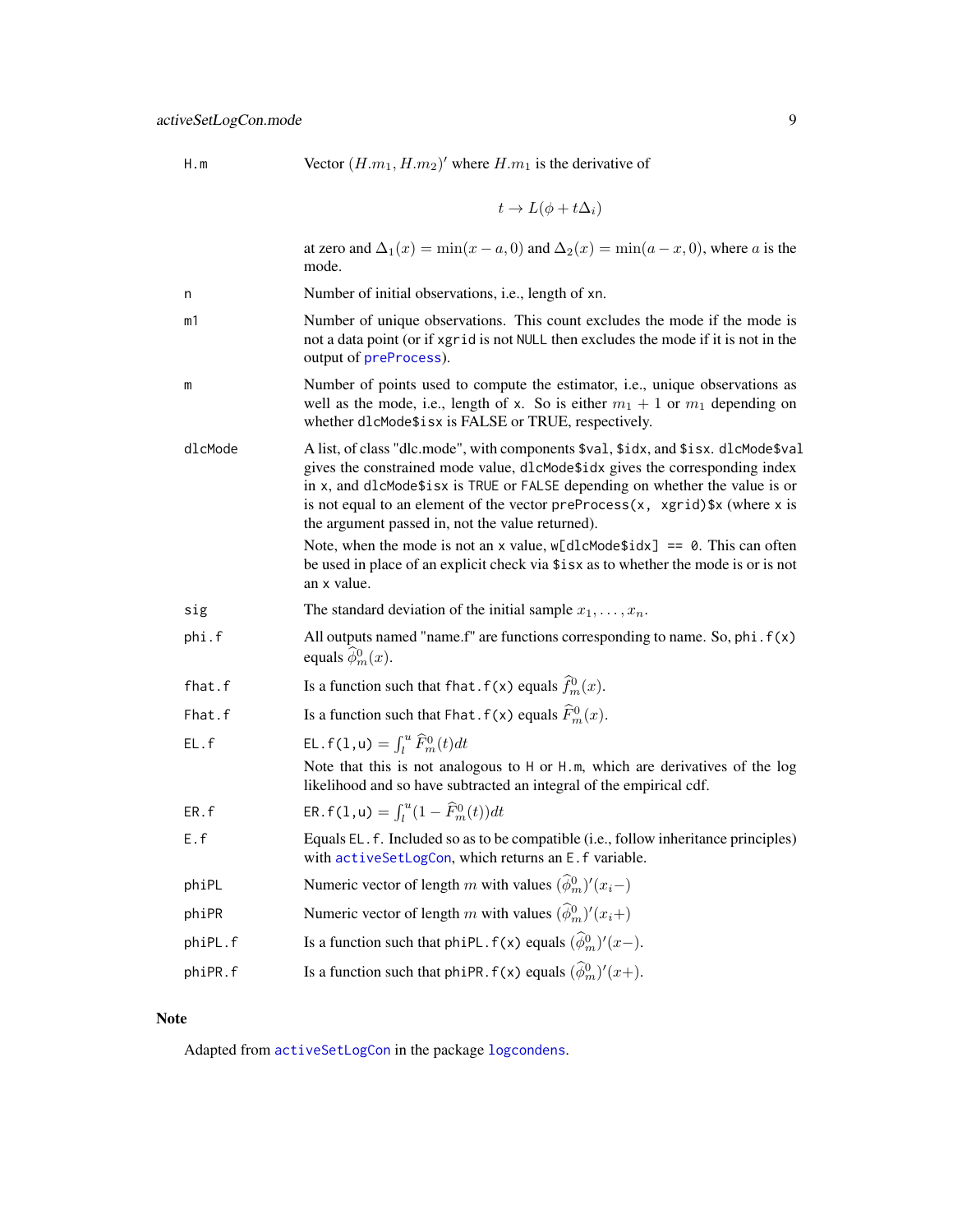# Author(s)

Kaspar Rufibach, <kaspar.rufibach@gmail.com>, <http://www.kasparrufibach.ch>

Lutz Duembgen, <duembgen@stat.unibe.ch>, <http://www.staff.unibe.ch/duembgen>

Charles R. Doss, <cdoss@stat.washington.edu>, <http://www.stat.washington.edu/people/cdoss/>

# References

Duembgen, L, Huesler, A. and Rufibach, K. (2010) Active set and EM algorithms for log-concave densities based on complete and censored data. Technical report 61, IMSV, Univ. of Bern, available at <http://arxiv.org/abs/0707.4643>.

Duembgen, L. and Rufibach, K. (2009) Maximum likelihood estimation of a log-concave density and its distribution function: basic properties and uniform consistency. *Bernoulli*, 15(1), 40–68.

Duembgen, L. and Rufibach, K. (2011) logcondens: Computations Related to Univariate Log-Concave Density Estimation. *Journal of Statistical Software*, 39(6), 1–28. [http://www.jstatsoft.](http://www.jstatsoft.org/v39/i06) [org/v39/i06](http://www.jstatsoft.org/v39/i06)

Doss, C. R. (2013). Shape-Constrained Inference for Concave-Transformed Densities and their Modes. PhD thesis, Department of Statistics, University of Washington, in preparation.

Doss, C. R. and Wellner, J. A. (2013). Inference for the mode of a log-concave density. Technical Report, University of Washington, in preparation.

#### See Also

The following functions are used by [activeSetLogCon.mode](#page-6-1):

[J00](#page-0-0), [J10](#page-0-0), [J11](#page-0-0), [J20](#page-0-0), Local\_LL.mode, LocalLLall.mode, LocalCoarsen.mode, LocalConvexity.mode, [LocalExtend](#page-10-1), [LocalF](#page-0-0), LocalMLE.mode, [LocalNormalize](#page-0-0), MLE.mode

[logConDens](#page-24-1) (or [activeSetLogCon](#page-3-1)) can be used to estimate an unconstrained log-concave density.

```
## estimate gamma density
```

```
set.seed(1977)
n < -200x \leq - \text{rgamma}(n, 2, 1)TRUEMODE <- 1; ## (2-1)*1res <- activeSetLogCon.mode(x, mode=TRUEMODE, w = rep(1 / n, n), print = FALSE)
## plot resulting functions
par(mfrow = c(2, 2), mar = c(3, 2, 1, 2))plot(res$x, res$fhat, type = 'l'); rug(res$xn)
plot(res$x, res$phi, type = 'l'); rug(res$xn)
plot(res$x, res$Fhat, type = 'l'); rug(res$xn)
plot(res$x, res$H, type = 'l'); rug(res$xn)
```
<span id="page-9-0"></span>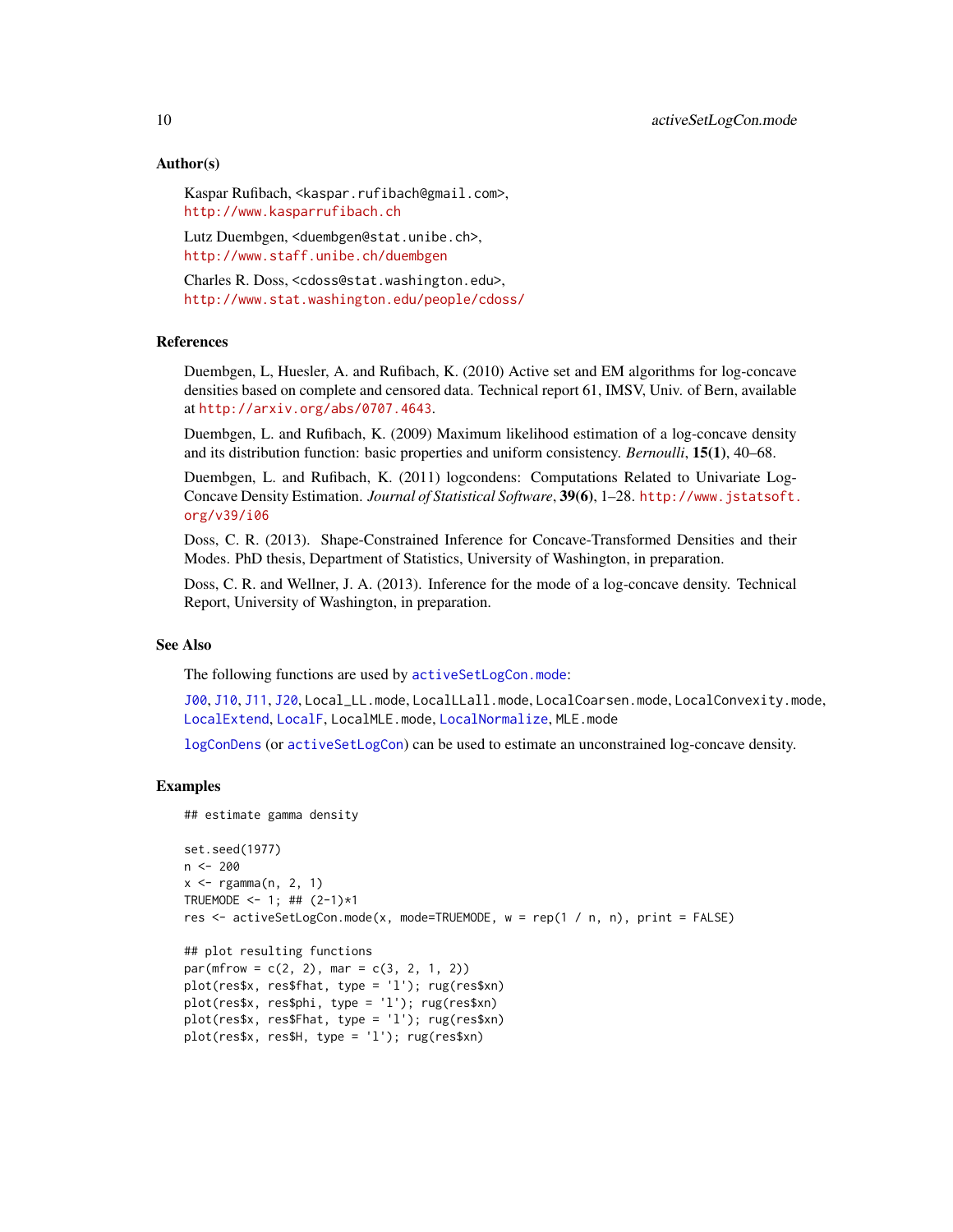```
## Or can use the ".f" functions
xpts \leftarrow seq(from=0, to=9, by=.01)par(mfrow = c(2, 2), mar = c(3, 2, 1, 2))plot(xpts, res$fhat.f(xpts), type = 'l'); rug(res$xn)
plot(xpts, res$phi.f(xpts), type = 'l'); rug(res$xn)
## these are not analogous to res$H.
plot(xpts, res$EL.f(upper=xpts), type = 'l'); rug(res$xn)
plot(xpts, res$ER.f(lower=xpts), type = 'l'); rug(res$xn)
## compute and plot function values at an arbitrary point
x0 <- (res$x[100] + res$x[101]) / 2
Fx0 <- evaluateLogConDens(x0, res, which = 3)[, "CDF"]
plot(res$x, res$Fhat, type = 'l'); rug(res$x)
abline(v = x0, 1ty = 3); abline(h = Fx0, 1ty = 3)## compute and plot 0.9-quantile of Fhat
alpha \leq -1q <- quantilesLogConDens(1-alpha, res)[2]
plot(res$x, res$Fhat, type = 'l'); rug(res$x)
abline(h = 1-alpha, lty = 3); abline(v = q, lty = 3)
```
activeSetRoutines.mode.Rd

*Auxiliary Numerical Routine for the Function activeSetLogCon.mode*

# <span id="page-10-1"></span>Description

Function used by activeSetLogCon.mode.

# Usage

LocalExtend(x, IsKnot, x2, phi2, constr=NULL)

# Arguments

| $\mathsf{x}$ | Vector of independent and identically distributed numbers, with strictly increas-<br>ing entries.                                                                                                                                                                                                                       |
|--------------|-------------------------------------------------------------------------------------------------------------------------------------------------------------------------------------------------------------------------------------------------------------------------------------------------------------------------|
| IsKnot       | Vector with entries IsKnot <sub>i</sub> = $1\{\phi$ has a kink at $x_i\}$ .                                                                                                                                                                                                                                             |
| x2           | Vector of same type as $x$ .                                                                                                                                                                                                                                                                                            |
| phi2         | Vector of same type as $\phi$ .                                                                                                                                                                                                                                                                                         |
| constr       | If doing unconstrained optimization then constr can be of length less or equal to<br>1 (e.g. NULL) or have two identical entries. If modally constrained optimization,<br>then constr is a numeric vector of length two containing two integer indices for<br>x2 corresponding to the knots on either side of the mode. |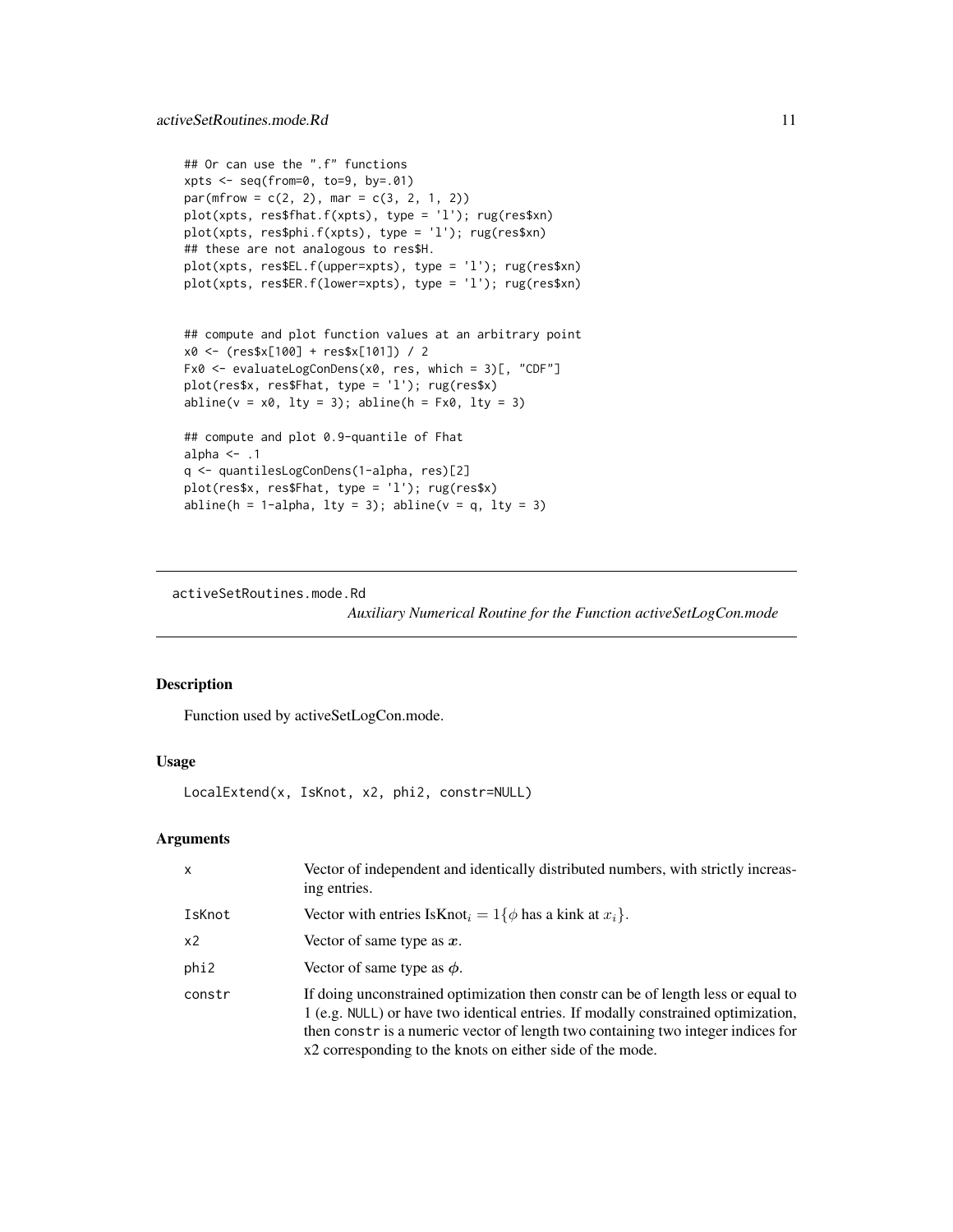#### 12 dir.exists

# Author(s)

Kaspar Rufibach, <kaspar.rufibach@gmail.com>, <http://www.kasparrufibach.ch>

Lutz Duembgen, <duembgen@stat.unibe.ch>, <http://www.staff.unibe.ch/duembgen>

Charles Doss, <cdoss@stat.washington.edu>, <www.stat.washington.edu/people/cdoss>

# See Also

Used by [activeSetLogCon.mode](#page-6-1) to estimate a log-concave probability density with known location of mode.

dir.exists *Utility for checking existence of a directory.*

# Description

Utility using a system interface to check whether a directory exists.

#### Usage

dir.exists(path)

# Arguments

path Character string.

#### Details

Uses system function to test if the directory specified by path exists.

# Value

Returns TRUE or FALSE.

# Author(s)

Charles Doss <cdoss@stat.washington.edu>, <http://www.stat.washington.edu/people/cdoss/>

#### Examples

dir.exists("/") ## true (on \*nix) dir.exists("~/") ## probably true

<span id="page-11-0"></span>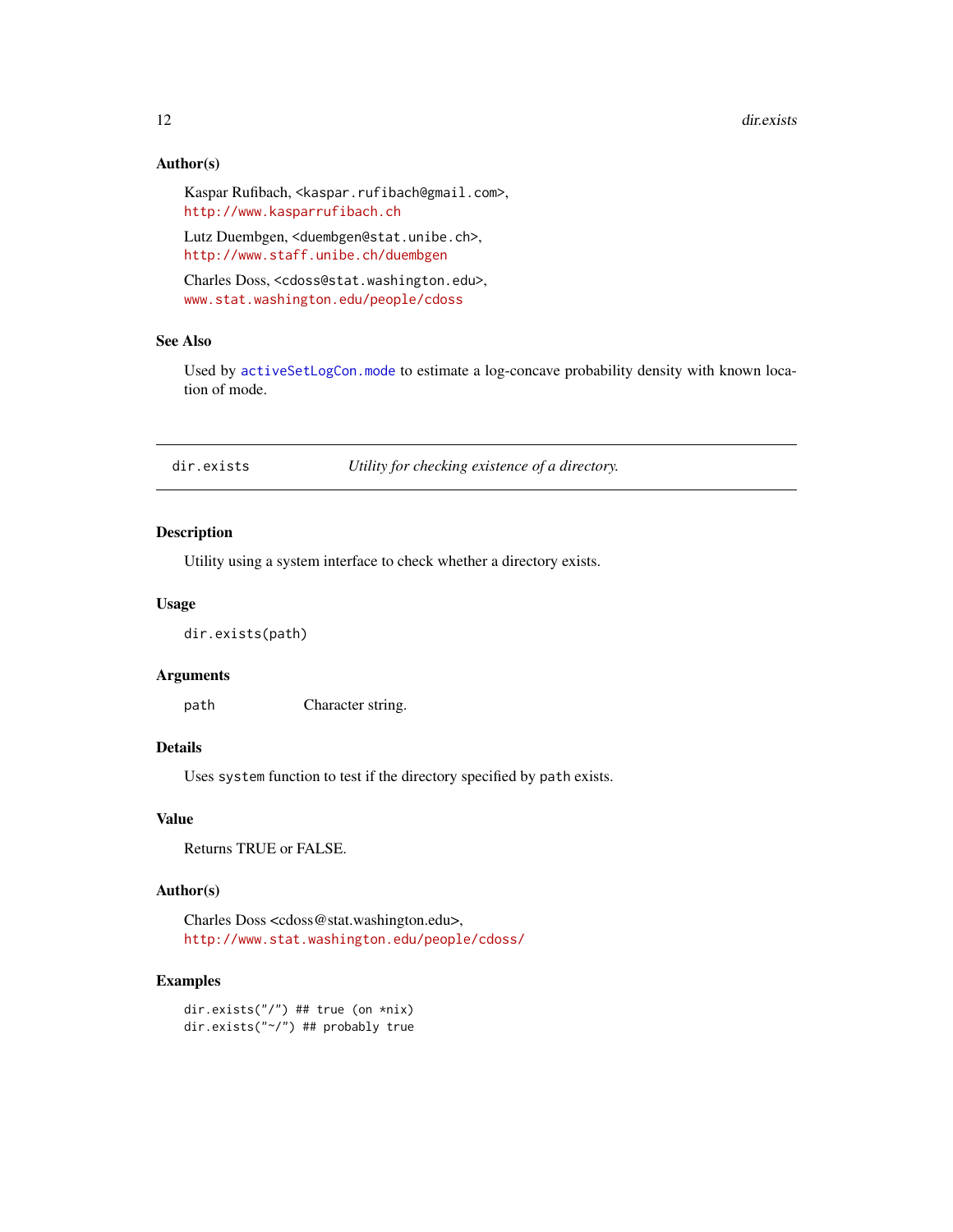# <span id="page-12-0"></span>Description

Sampling from a given distribution, we estimate via Monte Carlo the limiting distribution of 2-loglikelihood-ratio of the modally-constrained log-concave MLE to the (unconstrained) log-concave MLE.

#### Usage

```
estimateLRdistn(rdist = rnorm, mode = 0, N.MC = 1e2, n.SS = 10000,
xgrid=NULL, prec = 10^-10, seedVal = NULL, debugging = NULL)
```
# Arguments

| A function taking an integer argument n and returning n values simulated from<br>a distribution. The distribution is generally log-concave (otherwise we are in a<br>misspecified setting).                                                                                                                                                                                                                                                                                                                                                                                                             |
|---------------------------------------------------------------------------------------------------------------------------------------------------------------------------------------------------------------------------------------------------------------------------------------------------------------------------------------------------------------------------------------------------------------------------------------------------------------------------------------------------------------------------------------------------------------------------------------------------------|
| fixed/known location of mode for constrained estimator.                                                                                                                                                                                                                                                                                                                                                                                                                                                                                                                                                 |
| Number of Monte Carlo simulations to do for the limiting distribution.                                                                                                                                                                                                                                                                                                                                                                                                                                                                                                                                  |
| Sample Size used for each Monte Carlo. (Each MC simulates n. SS values from<br>rdist and computes constrained and unconstrained MLE).                                                                                                                                                                                                                                                                                                                                                                                                                                                                   |
| Governs the generation of weights for observations. NULL then data are used as<br>they are. Otherwise can be a single numeric of a numeric vector of length n. SS.<br>Please see preProcess for details.                                                                                                                                                                                                                                                                                                                                                                                                |
| Precision variable                                                                                                                                                                                                                                                                                                                                                                                                                                                                                                                                                                                      |
| An optional seed value                                                                                                                                                                                                                                                                                                                                                                                                                                                                                                                                                                                  |
| Turns off/on debugging. Any non-character value turns debugging off. If de-<br>bugging is a character string, then this string gives the name of an output file<br>to which myxx (the simulated data from rdist), myxx.uniq (the corresponding<br>unique values), and rdist are saved. If the code crashes, this can be exam-<br>ined. If debugging is on (i.e., is a character) then if TLLRs[i] is less than 0, the<br>value of myxx will be saved to a file with name given by paste (debugging, "tm-<br>pxxs", i, "rsav",<br>sep=""), along with corresponding weights myww and the mode passed in. |
|                                                                                                                                                                                                                                                                                                                                                                                                                                                                                                                                                                                                         |

#### Details

Computes an estimate of the asymptotic distribution of the likelihood ratio statistic 2(log $\hat{f}_n - \log \hat{f}_n^0$ ) under the assumption that the true log-concave density  $f_0$  satisfies  $f_0''(m) < 0$  where m is the true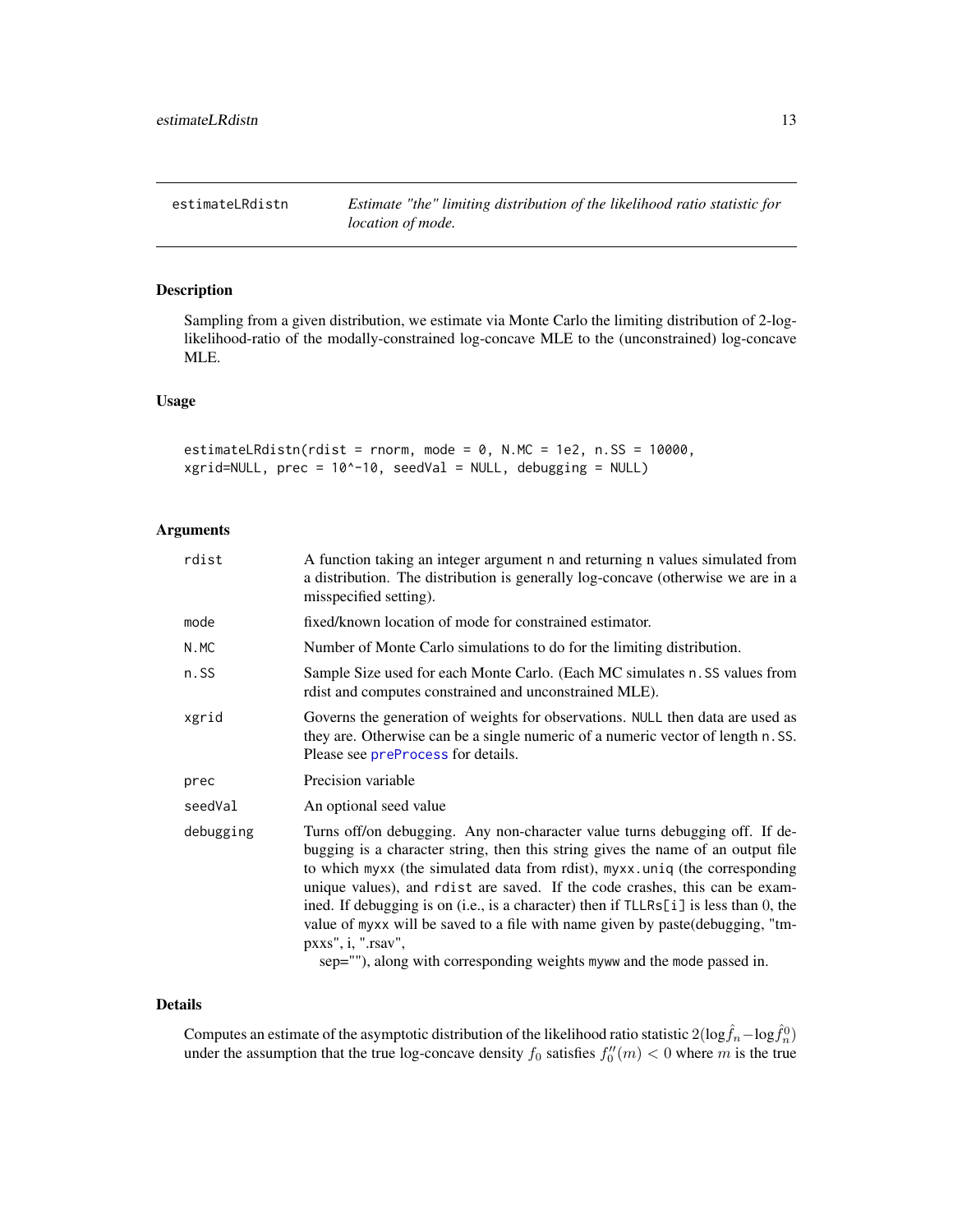mode of  $f_0$ . The estimate is computed based on a sample of size n. SS from rdist via N.MC Monte Carlo iterations.

Note: the object [LCTLLRdistn](#page-22-1) was created by output from this function with n.SS set to 1.2e3 and N.MC set to 1e4. Thus, estimateLRdistn is NOT needed to simply compute fairly accurate quantiles of the limit distribution of the likelihood ratio statistic. estimateLRdistn is more useful for research purposes. For instance, by passing to mode values that are not the true mode of myr, the statistic can be studied under the alternative hypothesis.

# Value

A list(LRs,TLLRs), i.e., "likelihood ratio" and "two log likelihood ratios". Both are numeric vectors of length N.MC.

Note that theoretically all elements of LRs should be nonnegative, but in practice some rounding errors can occur when n.SS is very large.

# Author(s)

Charles Doss <cdoss@stat.washington.edu>, <http://www.stat.washington.edu/people/cdoss/>

# References

Duembgen, L, Huesler, A. and Rufibach, K. (2010) Active set and EM algorithms for log-concave densities based on complete and censored data. Technical report 61, IMSV, Univ. of Bern, available at <http://arxiv.org/abs/0707.4643>.

Duembgen, L. and Rufibach, K. (2009) Maximum likelihood estimation of a log-concave density and its distribution function: basic properties and uniform consistency. *Bernoulli*, 15(1), 40–68.

Duembgen, L. and Rufibach, K. (2011) logcondens: Computations Related to Univariate Log-Concave Density Estimation. *Journal of Statistical Software*, 39(6), 1–28. [http://www.jstatsoft.](http://www.jstatsoft.org/v39/i06) [org/v39/i06](http://www.jstatsoft.org/v39/i06)

Doss, C. R. (2013). Shape-Constrained Inference for Concave-Transformed Densities and their Modes. PhD thesis, Department of Statistics, University of Washington, in preparation.

Doss, C. R. and Wellner, J. A. (2013). Inference for the mode of a log-concave density. Technical Report, University of Washington, in preparation.

#### See Also

See [activeSetLogCon](#page-3-1) and [activeSetLogCon.mode](#page-6-1), which compute the unconstrained and constrained MLEs, which form the likelihood ratio. The object [LCTLLRdistn](#page-22-1) was created by output from this function.

```
myseed \leq 561
{if(require(distr)){
 mydistn <- Norm() ##demonstrate use of distr package
```
<span id="page-13-0"></span>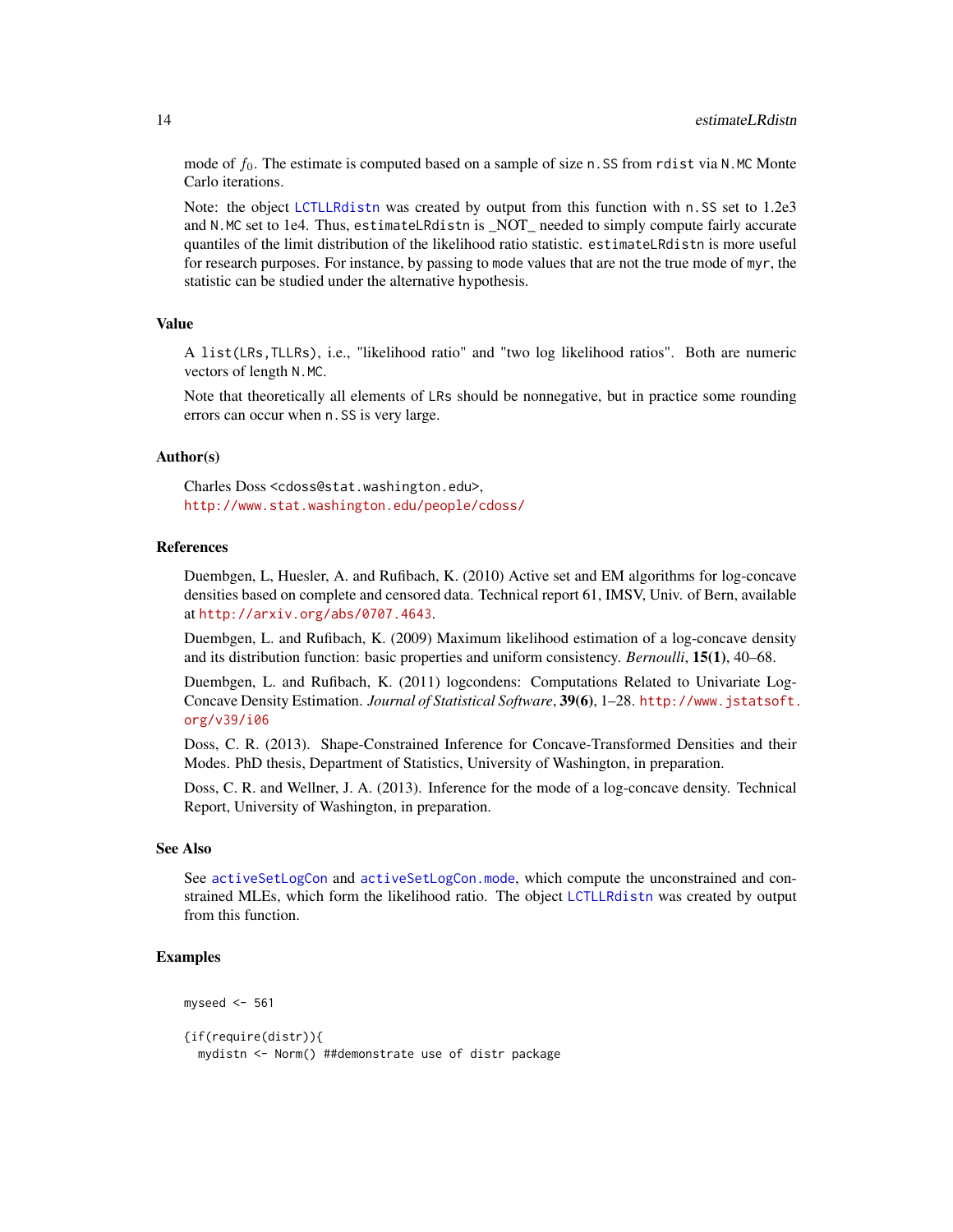```
myr <- mydistn@r
}
else {
 myr <- rnorm
}}
hypothesis.mode <- 0
N.MC <- 100 ## should increase these values for better estimate
n.SS < -50LRres <- estimateLRdistn(rdist=myr, mode=hypothesis.mode, N.MC=N.MC, prec=10^-10,
               n.SS=n.SS, seedVal=myseed,
               debugging=FALSE)
TLLRs <- sort(LRres$TLLRs) ##sort is unnecessary, just for examining data
negIdcs <- TLLRs<=0; ## rounding errors
Nneg <- sum(negIdcs)
print(Nneg)
TLLRs[negIdcs] <- 0
cdf.empirical.f <- ecdf(TLLRs)
xlims <- c(min(TLLRs), max(TLLRs))
xpts <- seq(from=xlims[1], to=xlims[2], by=.001)
plot(xpts, cdf.empirical.f(xpts), type="l",
     xlab="TLLRs", ylab="Probability")
#### LCTLLRdistn used 1e4 Monte Carlos with 1.2e3 samples each Monte
####Carlo.
##lines(xpts, LCTLLRdistn@p(xpts), col="blue") ## "object
##'C_R_approxfun' not found" error on winbuilder
```
<span id="page-14-1"></span>intECDFfn *Gives the Integrated Empirical Distribution Function*

#### Description

Like [intECDF](#page-0-0), except returns a function  $\bar{I}$  instead of a value. The function  $\bar{I}(l, r)$  is given by

$$
\bar{I}(l,r) = \int_l^r \bar{F}(u) du
$$

where  $\overline{F}$  is the empirical distribution function of  $x_1, \ldots, x_m$ . Note that l and r must lie in  $[x_1, x_m]$ . For an exact formula related to  $\overline{I}$ , see [intECDF](#page-0-0).

#### Usage

intECDFfn(x)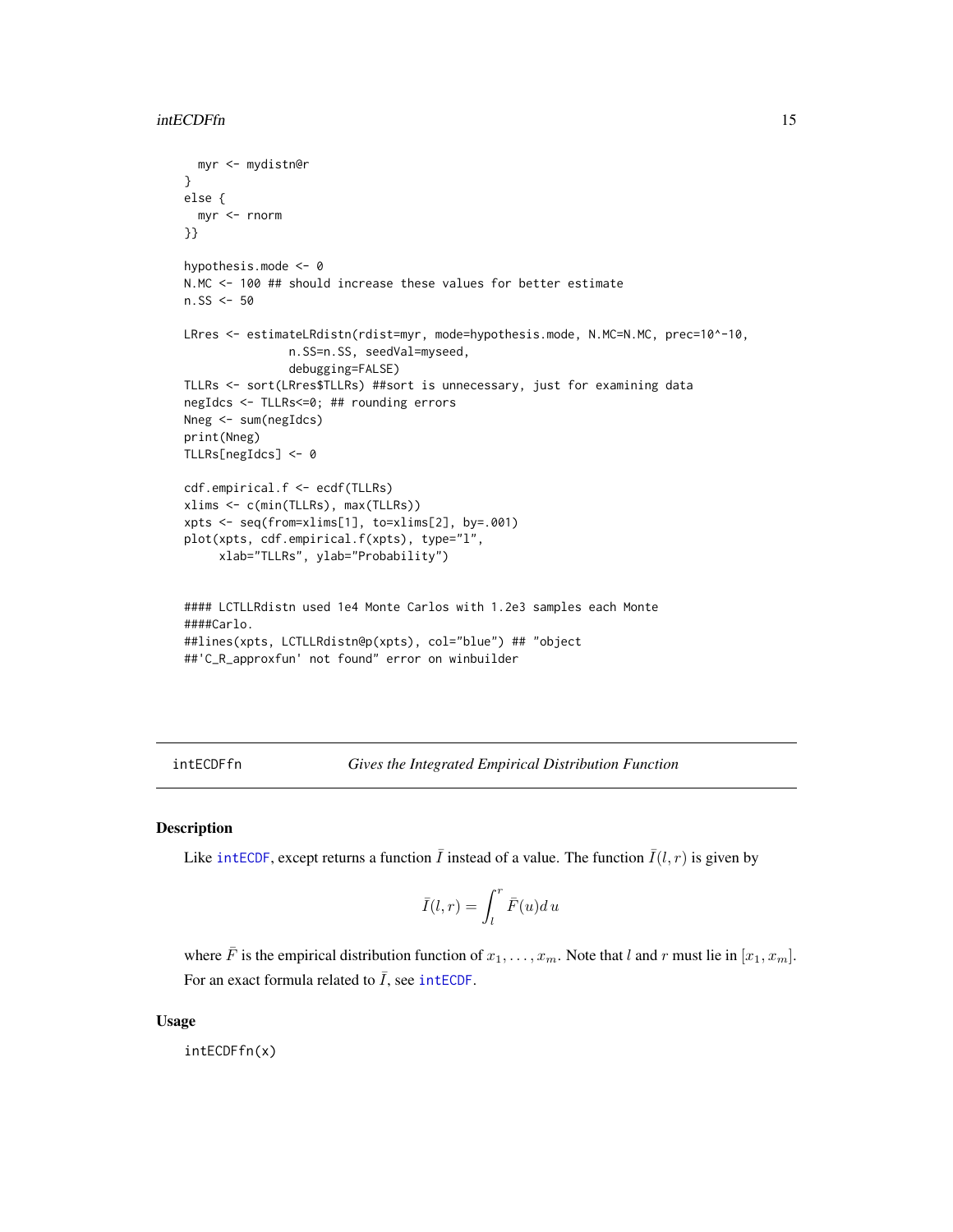# <span id="page-15-0"></span>Arguments

x Vector  $x = (x_1, \ldots, x_m)$  of original observations, which are used to define the empirical CDF,  $\bar{F}$ .

# Value

The function  $\overline{I}$ .

# References

Duembgen, L, Huesler, A. and Rufibach, K. (2010) Active set and EM algorithms for log-concave densities based on complete and censored data. Technical report 61, IMSV, Univ. of Bern, available at <http://arxiv.org/abs/0707.4643>.

Duembgen, L. and Rufibach, K. (2009) Maximum likelihood estimation of a log-concave density and its distribution function: basic properties and uniform consistency. *Bernoulli*, 15(1), 40–68.

Duembgen, L. and Rufibach, K. (2011) logcondens: Computations Related to Univariate Log-Concave Density Estimation. *Journal of Statistical Software*, 39(6), 1–28. [http://www.jstatsoft.](http://www.jstatsoft.org/v39/i06) [org/v39/i06](http://www.jstatsoft.org/v39/i06)

Doss, C. R. (2013). Shape-Constrained Inference for Concave-Transformed Densities and their Modes. PhD thesis, Department of Statistics, University of Washington, in preparation.

Doss, C. R. and Wellner, J. A. (2013). Inference for the mode of a log-concave density. Technical Report, University of Washington, in preparation.

# See Also

See [intECDF](#page-0-0) which returns values instead of a function.

```
set.seed(100)
xx <- runif(50) ## min .056, max .88
myIntECDF <- intECDFfn(xx);
evalpts \leq c(.3, .5) ## lie within [ min(xx), max(xx) ]
myIntECDF(evalpts)
## equal to
intECDF(evalpts, xx)
```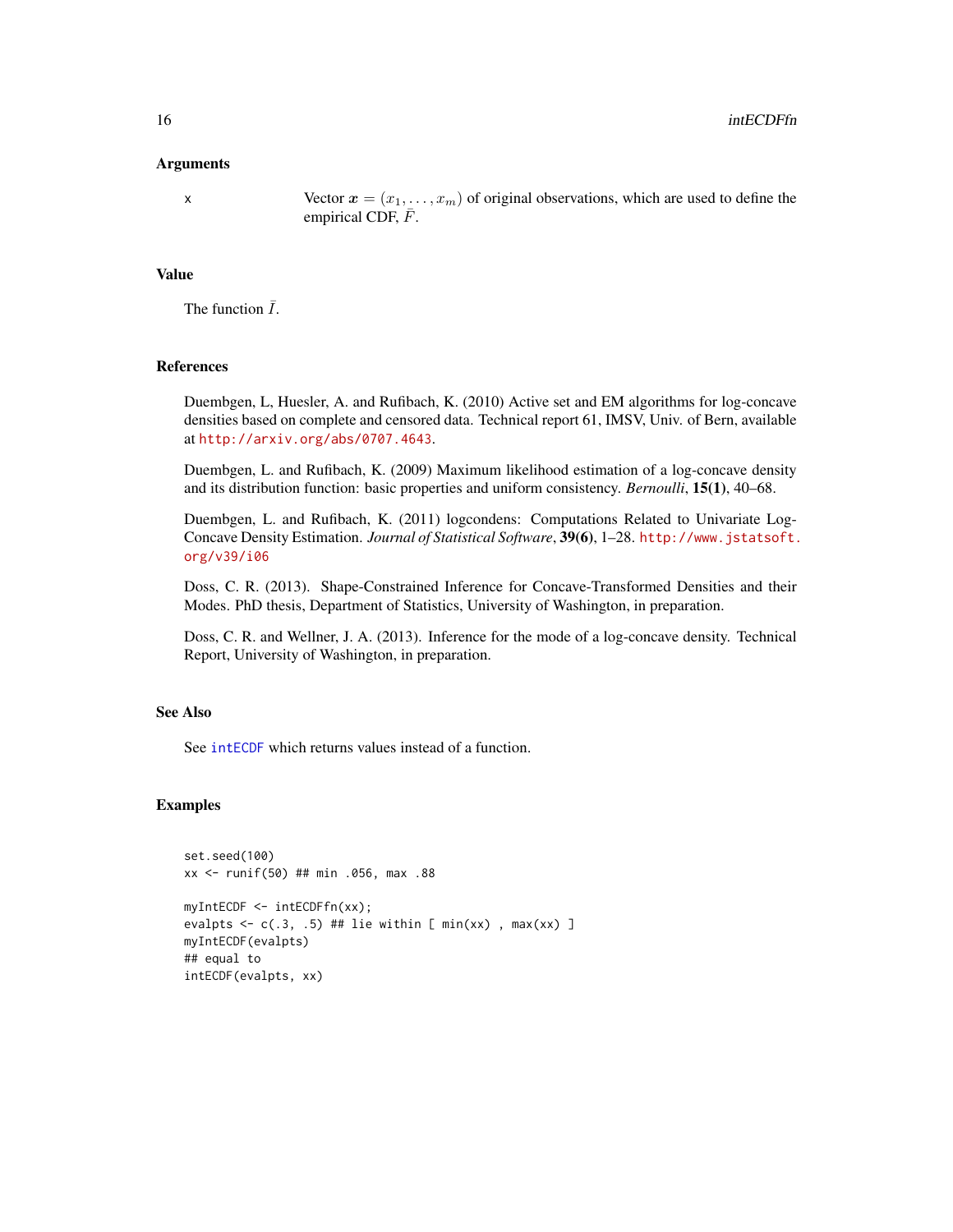<span id="page-16-1"></span><span id="page-16-0"></span>

# Description

Based on the output of the function [activeSetLogCon](#page-3-1), this gives values of

$$
\widehat{I}(t) = \int_{x_1}^t \widehat{F}(r) dr
$$

at all numbers in s. Note that t (so all elements in s) must lie in  $[x_1, x_m]$ . The exact formula for  $\widehat{I}(t)$  is

$$
\widehat{I}(t) = \left(\sum_{i=1}^{i_0} \widehat{I}_i(x_{i+1})\right) + \widehat{I}_{i_0}(t)
$$

where  $i_0 = \min\{m - 1, \{i : x_i \le t\}\}\$ and

$$
I_j(x) = \int_{x_j}^x \widehat{F}(r) dr = (x - x_j)\widehat{F}(x_j) + \Delta x_{j+1} \left(\frac{\Delta x_{j+1}}{\Delta \widehat{\varphi}_{j+1}} J\left(\widehat{\varphi}_j, \widehat{\varphi}_{j+1}, \frac{x - x_j}{\Delta x_{j+1}}\right) - \frac{\widehat{f}(x_j)(x - x_j)}{\Delta \widehat{\varphi}_{j+1}}\right)
$$

for  $x \in [x_j, x_{j+1}], j = 1, \ldots, m-1, \Delta v_{i+1} = v_{i+1} - v_i$  for any vector v and the function J introduced in [Jfunctions](#page-0-0).

Note that this version of intF is similar to that in the logcondens package, versions 1.3.5 and earlier. Newer versions of that package have modified arguments. Here, we have also added the argument 'prec'.

# Usage

intF(s, x, phi, Fhat, prec=1e-10)

# Arguments

| - S          | Vector of real numbers where the functions should be evaluated at.            |
|--------------|-------------------------------------------------------------------------------|
| $\mathsf{X}$ | Vector $\mathbf{x} = (x_1, \dots, x_m)$ of original observations (sorted).    |
| phi          | Vector $(\widehat{\varphi}_m(x_i))_{i=1}^m$ , as computed by activeSetLogCon. |
| Fhat         | Vector $(F_{m,i})_{i=1}^m$ with entries                                       |

$$
\widehat{F}_{m,i} = \int_{x_1}^{x_i} \exp(\widehat{\varphi}_m(t))dt,
$$

as computed by [activeSetLogCon](#page-3-1).

prec Governs cutoff at which an approximation for the needed integral is used.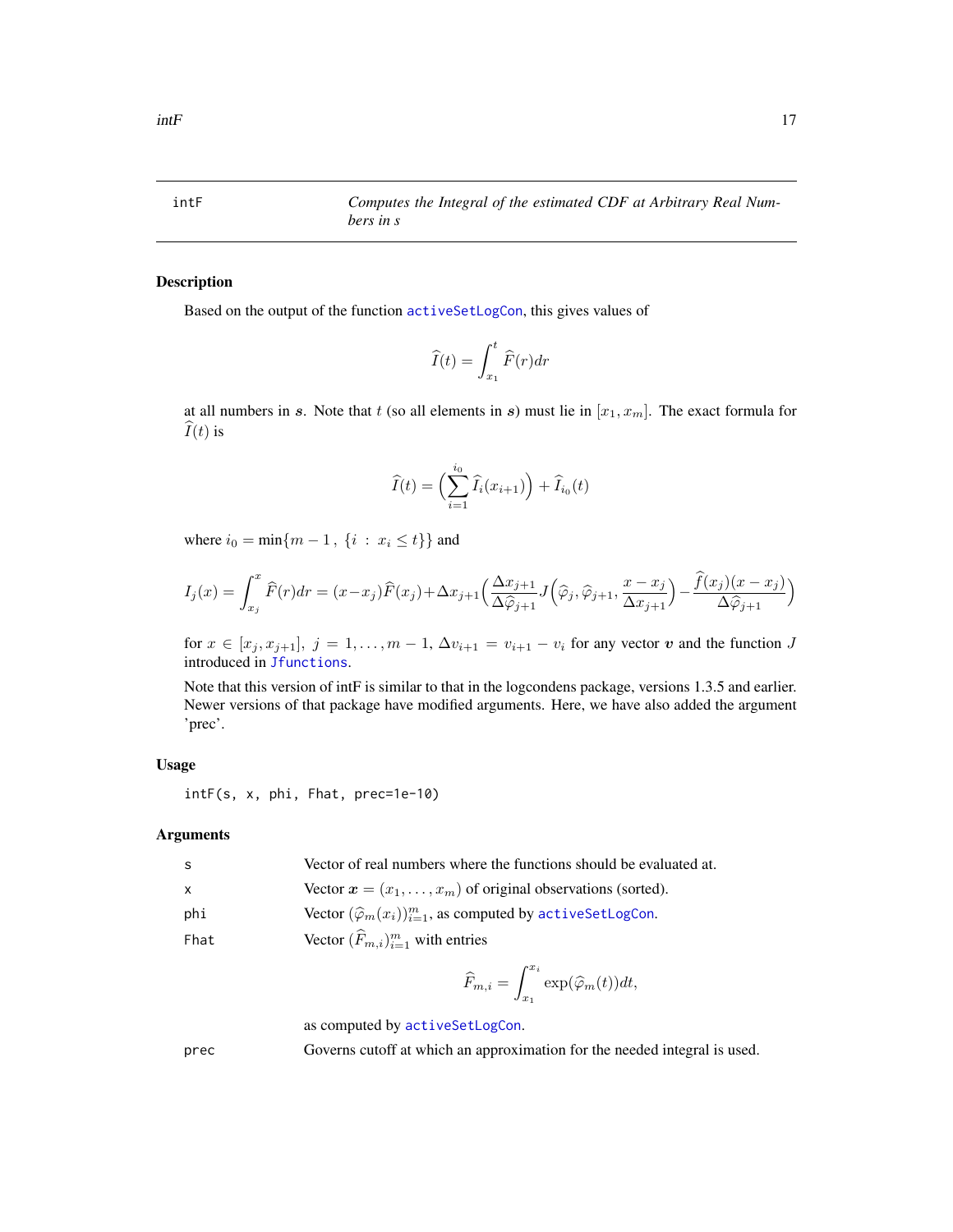# <span id="page-17-0"></span>Value

Vector of the same length as s, containing the values of  $\hat{I}$  at the elements of s.

#### Author(s)

Kaspar Rufibach, <kaspar.rufibach@ifspm.uzh.ch>, <http://www.biostat.uzh.ch/aboutus/people/rufibach.html>

Lutz Duembgen, <duembgen@stat.unibe.ch>, <http://www.staff.unibe.ch/duembgen>

#### References

Duembgen, L, Huesler, A. and Rufibach, K. (2010) Active set and EM algorithms for log-concave densities based on complete and censored data. Technical report 61, IMSV, Univ. of Bern, available at <http://arxiv.org/abs/0707.4643>.

Duembgen, L. and Rufibach, K. (2009) Maximum likelihood estimation of a log-concave density and its distribution function: basic properties and uniform consistency. *Bernoulli*, 15(1), 40–68.

Duembgen, L. and Rufibach, K. (2011) logcondens: Computations Related to Univariate Log-Concave Density Estimation. *Journal of Statistical Software*, 39(6), 1–28. [http://www.jstatsoft.](http://www.jstatsoft.org/v39/i06) [org/v39/i06](http://www.jstatsoft.org/v39/i06)

Doss, C. R. (2013). Shape-Constrained Inference for Concave-Transformed Densities and their Modes. PhD thesis, Department of Statistics, University of Washington, in preparation.

Doss, C. R. and Wellner, J. A. (2013). Inference for the mode of a log-concave density. Technical Report, University of Washington, in preparation.

# See Also

This function uses the output of [activeSetLogCon](#page-3-1). The function [intECDF](#page-0-0) is similar, but based on the empirical distribution function.

```
## estimate gamma density
set.seed(1977)
x <- sort(rgamma(200, 2, 1))
res <- activeSetLogCon(x, w = NA, print = FALSE)
## compute and plot the process D(t) in Duembgen and Rufibach (2009)
s <- seq(min(x), max(x), by = 10 ^ -3)
D1 <- intF(s, x, res$phi, res$Fhat)
D2 \le - intECDF(s, x)
par(mfrow = c(2, 1))plot(x, res$phi1, type = 'l'); rug(x)plot(s, D1 - D2, type = 'l'); abline(h = 0, lty = 2)
```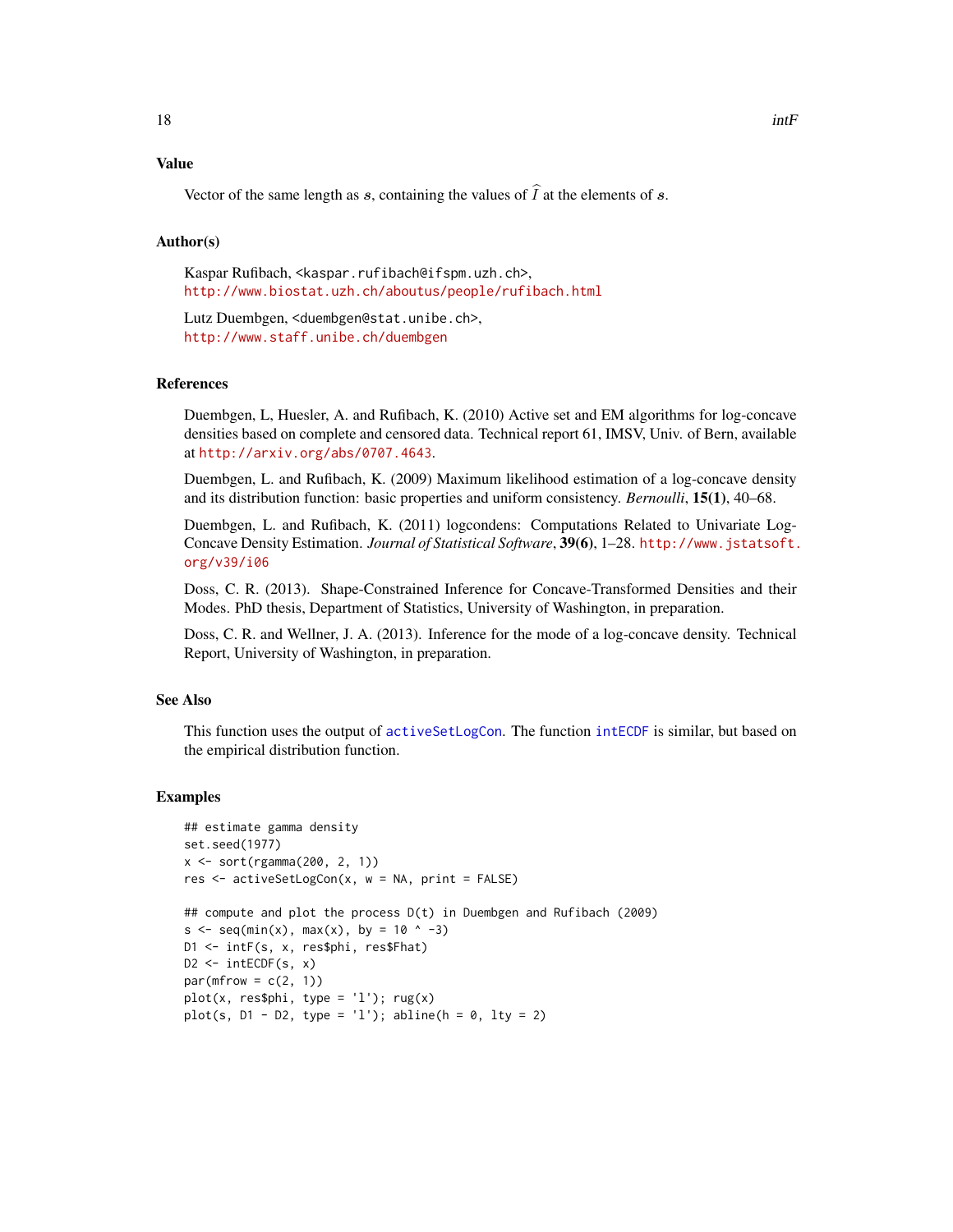<span id="page-18-0"></span>

# Description

Based on output from the function [logConDens](#page-24-1), [activeSetLogCon](#page-3-1), or [activeSetLogCon.mode](#page-6-1), this function gives a function  $\widehat{I}$  given by

$$
\widehat{I}(l,r)=\int_l^r \widehat{F}(u)du
$$

or by

$$
\widehat{I}(l,r) = \int_l^r (1 - \widehat{F}(u)) du
$$

Note that l and r must lie in  $[x_1, x_m]$ . For exact formulas related to these integrals, see the intF function.

# Usage

 $intFfn(x, phi, Fhat, prec = 1e-10, side = "left")$ 

# Arguments

| X    | Vector of (unique) observations from which the (modally-constrained or -unconstrained)<br>log-concave density is estimated. This corresponds to output of preProcess,<br>potentially with a constrained mode value inserted. Weights associated with x<br>are not passed in since we pass in the estimated values phi and Fhat. |
|------|---------------------------------------------------------------------------------------------------------------------------------------------------------------------------------------------------------------------------------------------------------------------------------------------------------------------------------|
| phi  | Numeric vector of same length as x that gives the log-concave estimate's values<br>at x.                                                                                                                                                                                                                                        |
| Fhat | Numeric vector of same length as x that gives the log-concave estimate CDF's<br>values at x.                                                                                                                                                                                                                                    |
| prec | Precision argument for the $intF$ function.                                                                                                                                                                                                                                                                                     |
| side | String taking values "left" or "right". If "left" then returns the first integral given<br>in the description (integral of $F$ ). If "right" then returns the second integral given<br>in the description (integral of $1 - F$ ).                                                                                               |

# Value

Returns a function  $H$ . If side is "left" then the return is of type

function(upper, lower=rep(x[1],length(upper))).

If side is "right" then the return is of type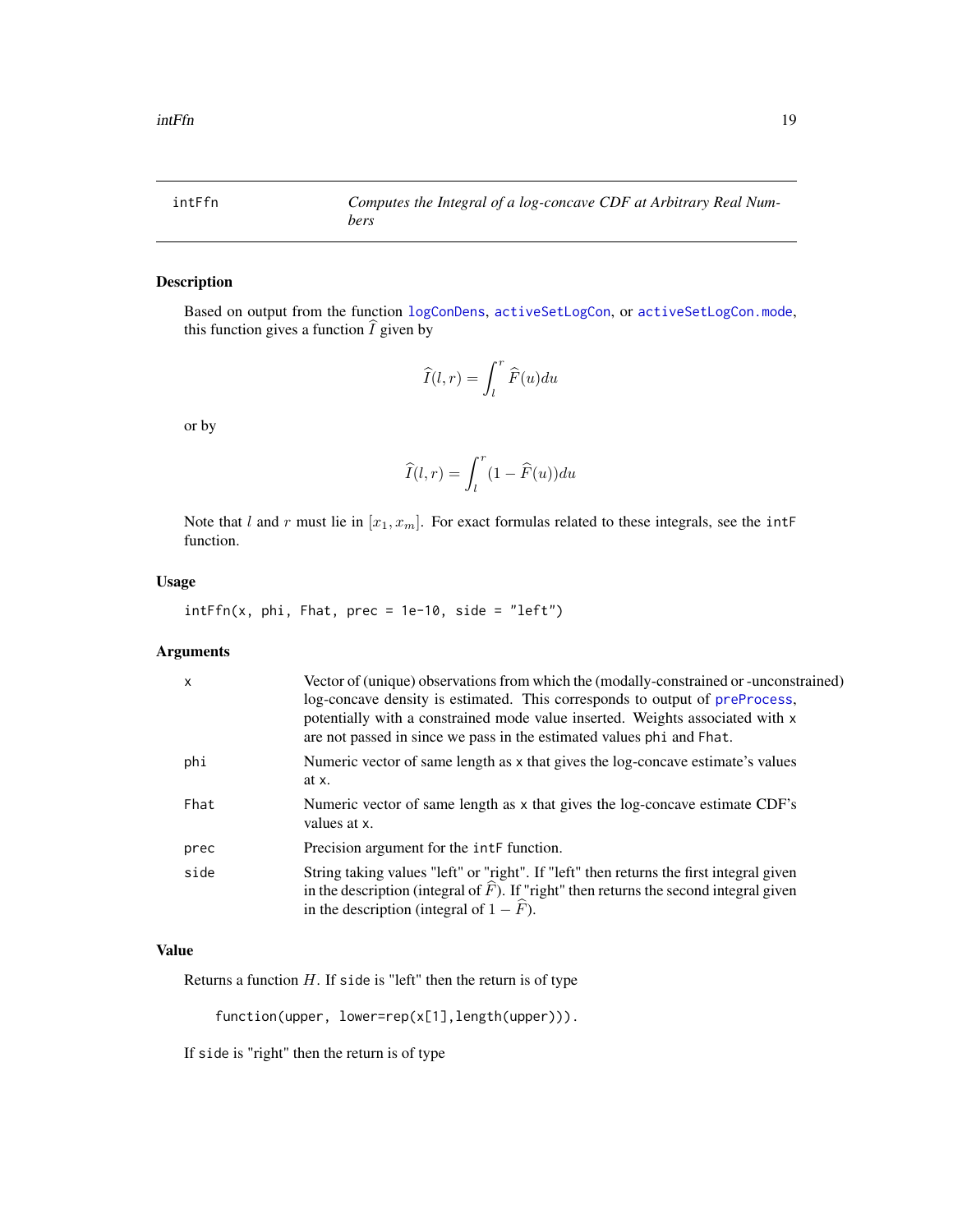```
function(lower, upper=rep(x[length(x)],length(lower))).
```
Note that the order of the arguments are changed, so that passing an unnamed numeric value or vector has a default behavior of integrating "from the outside-in".

# Author(s)

Kaspar Rufibach, <kaspar.rufibach@gmail.com>, <http://www.kasparrufibach.ch>

Lutz Duembgen, <duembgen@stat.unibe.ch>, <http://www.staff.unibe.ch/duembgen>

Charles Doss, <cdoss@stat.washington.edu>, <http://www.stat.washington.edu/people/cdoss/>

# References

Duembgen, L, Huesler, A. and Rufibach, K. (2010) Active set and EM algorithms for log-concave densities based on complete and censored data. Technical report 61, IMSV, Univ. of Bern, available at <http://arxiv.org/abs/0707.4643>.

Duembgen, L. and Rufibach, K. (2009) Maximum likelihood estimation of a log-concave density and its distribution function: basic properties and uniform consistency. *Bernoulli*, 15(1), 40–68.

Duembgen, L. and Rufibach, K. (2011) logcondens: Computations Related to Univariate Log-Concave Density Estimation. *Journal of Statistical Software*, 39(6), 1–28. [http://www.jstatsoft.](http://www.jstatsoft.org/v39/i06) [org/v39/i06](http://www.jstatsoft.org/v39/i06)

Doss, C. R. (2013). Shape-Constrained Inference for Concave-Transformed Densities and their Modes. PhD thesis, Department of Statistics, University of Washington, in preparation.

Doss, C. R. and Wellner, J. A. (2013). Inference for the mode of a log-concave density. Technical Report, University of Washington, in preparation.

# See Also

This function uses the output of [activeSetLogCon](#page-3-1) or [activeSetLogCon.mode](#page-6-1). The function [intECDFfn](#page-14-1) is similar, but based on the empirical distribution function. The function [intF](#page-16-1) behaves similarly but returns a vector instead of a function.

```
## estimate gamma density
set.seed(1977)
x \leq - rgamma(200, 2, 1)res <- activeSetLogCon.mode(x, mode=1)
## res$x is not equal to x
myIntF <- intFfn( res$x, res$phi, res$Fhat, side="left")
s \leq -\text{seq}(\text{min}(\text{res} x), \text{max}(\text{res} x), \text{ by } = 10 \cdot -3)
```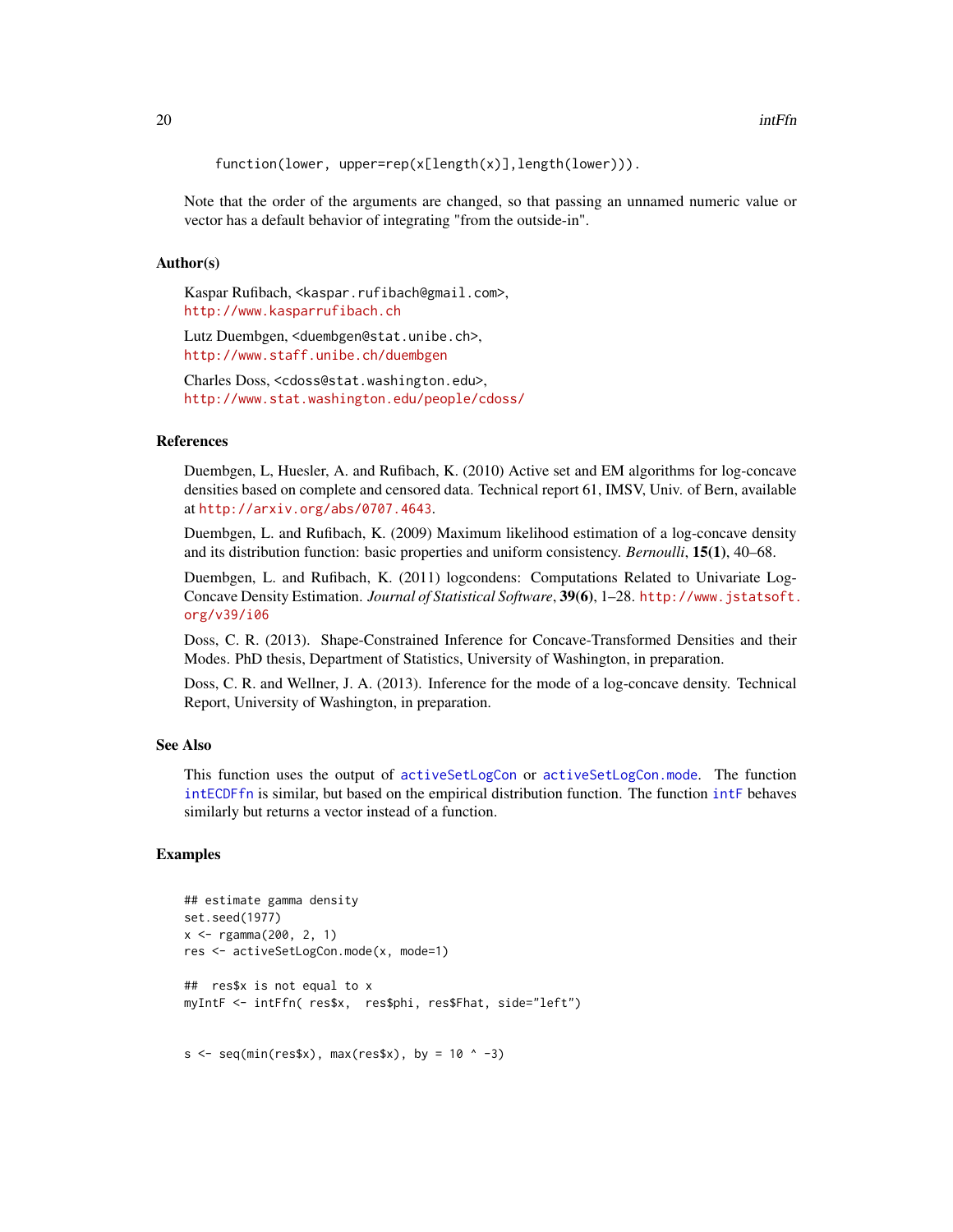<span id="page-20-0"></span> $D1 \leq -myIntF(s)$ 

<span id="page-20-1"></span>LCLRCImode *Compute Log-Concave Likelihood-Ratio Confidence interval for the mode.*

# Description

Compute the confidence interval (CI) for the mode of a log-concave density by "inverting" the likelihood ratio statistic, i.e. the  $1 - \alpha$  CI is composed of mode values at which the likelihood ratio test does not reject at the  $\alpha$ -level.

# Usage

LCLRCImode(x, xgrid = NULL,  $w = NA$ , nn = length(x), alpha = 0.05, prec =  $1e-10$ , CIprec =  $1e-04$ , print = F)

# Arguments

| $\boldsymbol{\mathsf{x}}$ | Points at which to compute the unconstrained and constrained estimators. Either<br>iid data observations (from a log-concave density) or, such data binned. If $x$ is<br>binned, there should be corresponding weights w. Binning is usually handled by<br>passing in a non-NULL value for xgrid.                                                                                                     |
|---------------------------|-------------------------------------------------------------------------------------------------------------------------------------------------------------------------------------------------------------------------------------------------------------------------------------------------------------------------------------------------------------------------------------------------------|
| xgrid                     | Governs binning of x and generation of corresponding weights w. See logcondens:: preProcess.<br>If w is not NA then xgrid should be NULL.                                                                                                                                                                                                                                                             |
| W                         | Numeric vector of length $\text{length}(x)$ or NA. Weights corresponding to x. Can be<br>NA (regardless of the value of xgrid) which indicates the weights are uniform<br>(equal to $1/\text{length}(x)$ ). If w is not NA then xgrid should be NULL. If nn is not<br>equal to length $(x)$ then w should be given a non-NA value. If w is not NA, then<br>we assume that x has no duplicate entries. |
| nn                        | The number of data points initially observed. Numeric of length 1. Usually<br>equal to $length(x)$ . If some sort of preProcessing is done in advance, may be<br>not equal to length $(x)$ . To pass in a non-default value for nn (i.e. something<br>other than $length(x)$ , w must also be passed in a (numeric vector) value, and<br>xgrid must be NULL.                                          |
| alpha                     | Numeric value in $[0,1]$ , the coverage probability for the confidence interval<br>(i.e., the level for the corresponding test).                                                                                                                                                                                                                                                                      |
| prec                      | Numeric value, giving the precision passed to activeSetLogCon and to activeSetLogCon.mode.                                                                                                                                                                                                                                                                                                            |
| CIprec                    | Numeric value giving precision for the endpoints of the confidence interval.                                                                                                                                                                                                                                                                                                                          |
| print                     | TRUE or FALSE, depending on whether debugging information should be printed<br>or not, respectively.                                                                                                                                                                                                                                                                                                  |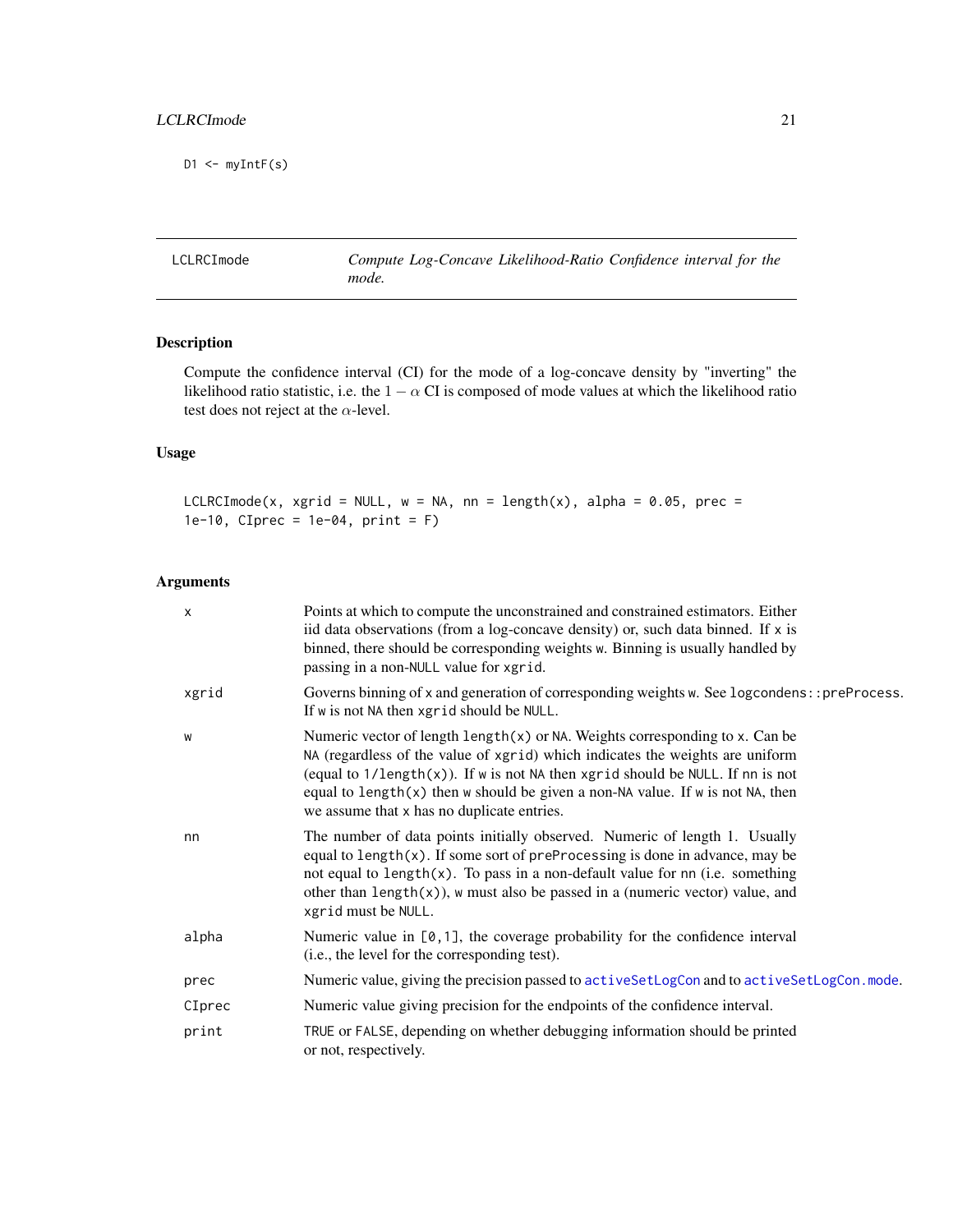# <span id="page-21-0"></span>Details

The confidence set is given by the values of the mode that [LRmodeTest](#page-27-1) does not reject. See the details of that function.

#### Value

Returns a numeric vector of length 2, giving the asymptotic confidence interval for the mode location.

# Author(s)

Charles R. Doss, <cdoss@stat.washington.edu>, <http://www.stat.washington.edu/people/cdoss/>

# References

Duembgen, L, Huesler, A. and Rufibach, K. (2010) Active set and EM algorithms for log-concave densities based on complete and censored data. Technical report 61, IMSV, Univ. of Bern, available at <http://arxiv.org/abs/0707.4643>.

Duembgen, L. and Rufibach, K. (2009) Maximum likelihood estimation of a log-concave density and its distribution function: basic properties and uniform consistency. *Bernoulli*, 15(1), 40–68.

Duembgen, L. and Rufibach, K. (2011) logcondens: Computations Related to Univariate Log-Concave Density Estimation. *Journal of Statistical Software*, 39(6), 1–28. [http://www.jstatsoft.](http://www.jstatsoft.org/v39/i06) [org/v39/i06](http://www.jstatsoft.org/v39/i06)

Doss, C. R. (2013). Shape-Constrained Inference for Concave-Transformed Densities and their Modes. PhD thesis, Department of Statistics, University of Washington, in preparation.

Doss, C. R. and Wellner, J. A. (2013). Inference for the mode of a log-concave density. Technical Report, University of Washington, in preparation.

#### See Also

See also [LRmodeTest](#page-27-1) for the corresponding test.

# Examples

```
nn <- 200
myxx <- rnorm(nn) ## no need to sort
LCLRCImode(x=myxx,
           xgrid=NULL,
           w=NA,
           ##nn=nn,
           alpha=0.05,
           CIprec=1e-04,
           print=FALSE)
```
LCLRCImode(x=myxx, xgrid=.05,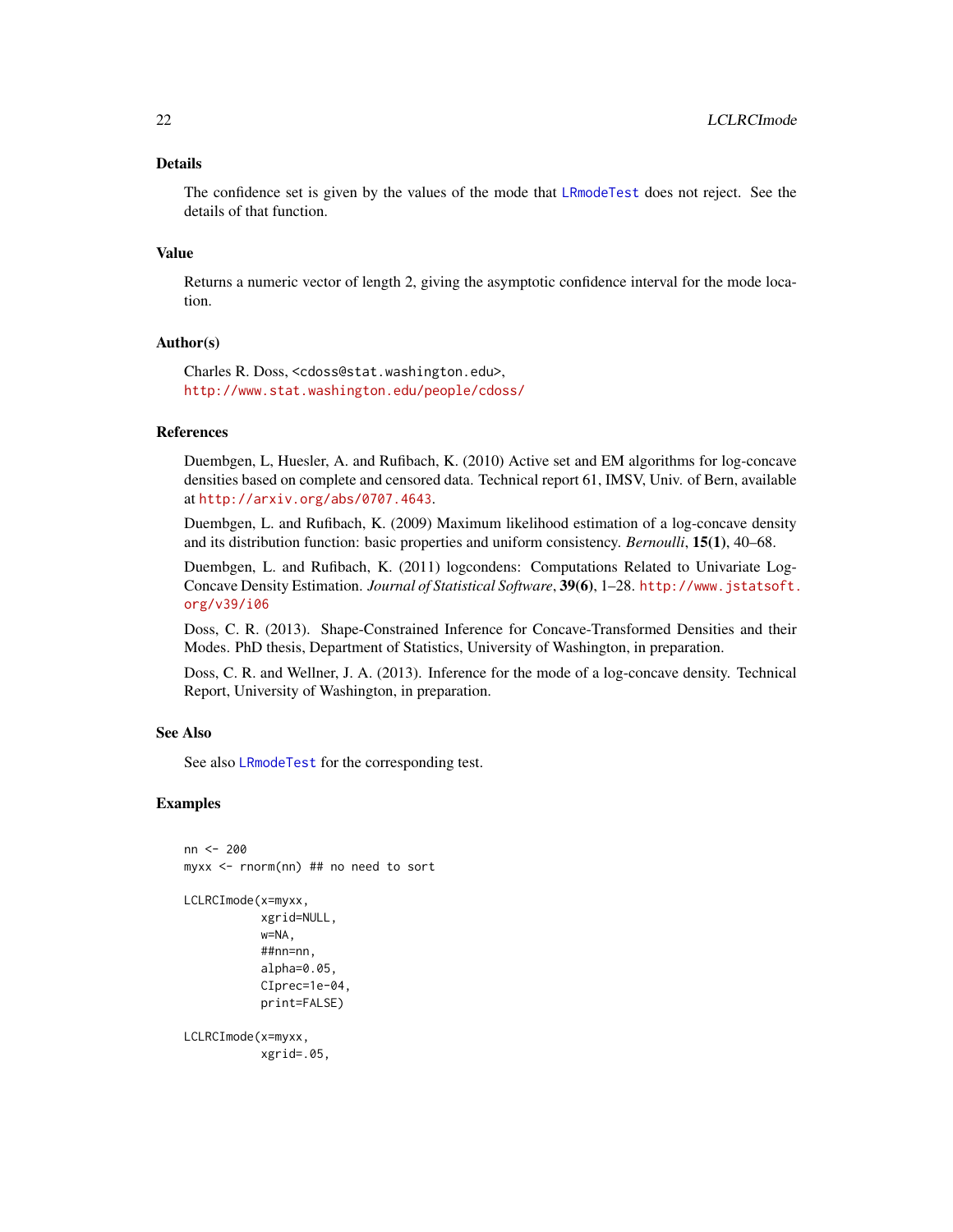<span id="page-22-0"></span>w=NA, ##nn=nn, alpha=0.05, CIprec=1e-04, print=FALSE)

<span id="page-22-1"></span>LCTLLRdistn *Limit Distribution of the Likelihood Ratio Statistic*

# Description

The LCTLLRdistn object gives the (estimated) limit distribution of Two times the log likelihood ratio for the location of the mode of a log-concave density  $f_0$ , under the assumption that  $f_0''(m) < 0$ , where  $m$  is the mode of  $f_0$ .

#### Usage

LCTLLRdistn

#### Format

LCTLLRdistn is an object with formal (S4) class 'distr' and subclass 'DiscreteDistribution' [package "distr"] with 12 slots. It is an estimate of a continuous limit distribution by a discrete one.

@support Gives the (discrete) support, i.e., the simulated values on which the estimate is based.

@img Formal class 'Reals' [package "distr"] with 2 slots

@dimension 1

@name "Real Space"

- @param NULL; unused slot.
- @r function (n); simulates n values.
- $\mathcal{Q}$ **d** function (x,  $log =$  FALSE); constant 0 function.
- $\mathcal{Q}_{\mathbf{p}}$  function (q, lower.tail = TRUE, log.p = FALSE); the cumulative distribution function.

 $@q$  function (p, lower.tail = TRUE, log.p = FALSE); the quantile function.

@.withSim logi FALSE; for internal use

@.withArith logi FALSE; for internal use

@.logExact logi FALSE; for internal use

@.lowerExact logi TRUE; for internal use

@Symmetry Formal class 'NoSymmetry' [package "distr"] with 2 slots

@type character "non-symmetric distribution"

@SymmCenter NULL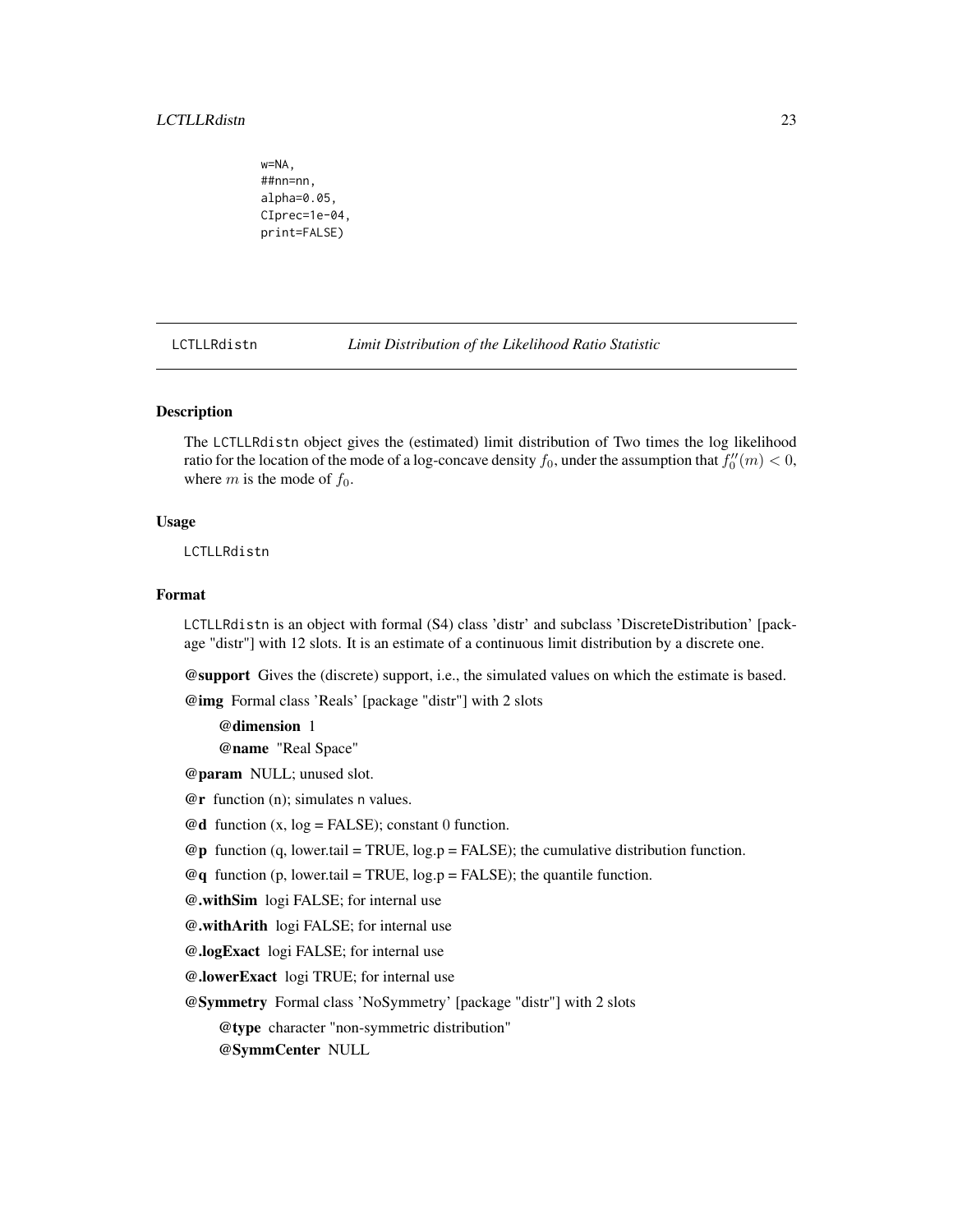# <span id="page-23-0"></span>Details

LCTLLRdistn is an object of class "distr" and subclass "DiscreteDistribution" from the package distr. The main uses are the three functions q (the quantile function), p (the cumulative distribution function) and r (which returns random samples). Note that d always returns 0 since the distribution is estimated discretely.

See the distr package for more details.

# Source

Obtained via simulation from a Gamma(3,1) distribution with density proportional to  $x^2e^{-x}$  on  $(0, \infty)$ . We simulated the log likelihood ratio statistic 10<sup>4</sup> times, each time with a sample size of  $1.2*10<sup>3</sup>$ . The statistic was computed via the [activeSetLogCon](#page-3-1) and [activeSetLogCon.mode](#page-6-1) functions.

# References

Duembgen, L, Huesler, A. and Rufibach, K. (2010) Active set and EM algorithms for log-concave densities based on complete and censored data. Technical report 61, IMSV, Univ. of Bern, available at <http://arxiv.org/abs/0707.4643>.

Duembgen, L. and Rufibach, K. (2009) Maximum likelihood estimation of a log-concave density and its distribution function: basic properties and uniform consistency. *Bernoulli*, 15(1), 40–68.

Duembgen, L. and Rufibach, K. (2011) logcondens: Computations Related to Univariate Log-Concave Density Estimation. *Journal of Statistical Software*, 39(6), 1–28. [http://www.jstatsoft.](http://www.jstatsoft.org/v39/i06) [org/v39/i06](http://www.jstatsoft.org/v39/i06)

Doss, C. R. (2013). Shape-Constrained Inference for Concave-Transformed Densities and their Modes. PhD thesis, Department of Statistics, University of Washington, in prepa- ration.

Doss, C. R. and Wellner, J. A. (2013). Inference for the mode of a log-concave density. Technical Report, University of Washington, in preparation.

# See Also

See the "distr" package. The [LRmodeTest](#page-27-1) and [LCLRCImode](#page-20-1) functions use LCTLLRdistn.

# Examples

LCTLLRdistn@q(.95); ##~1.06 is the 95% quantile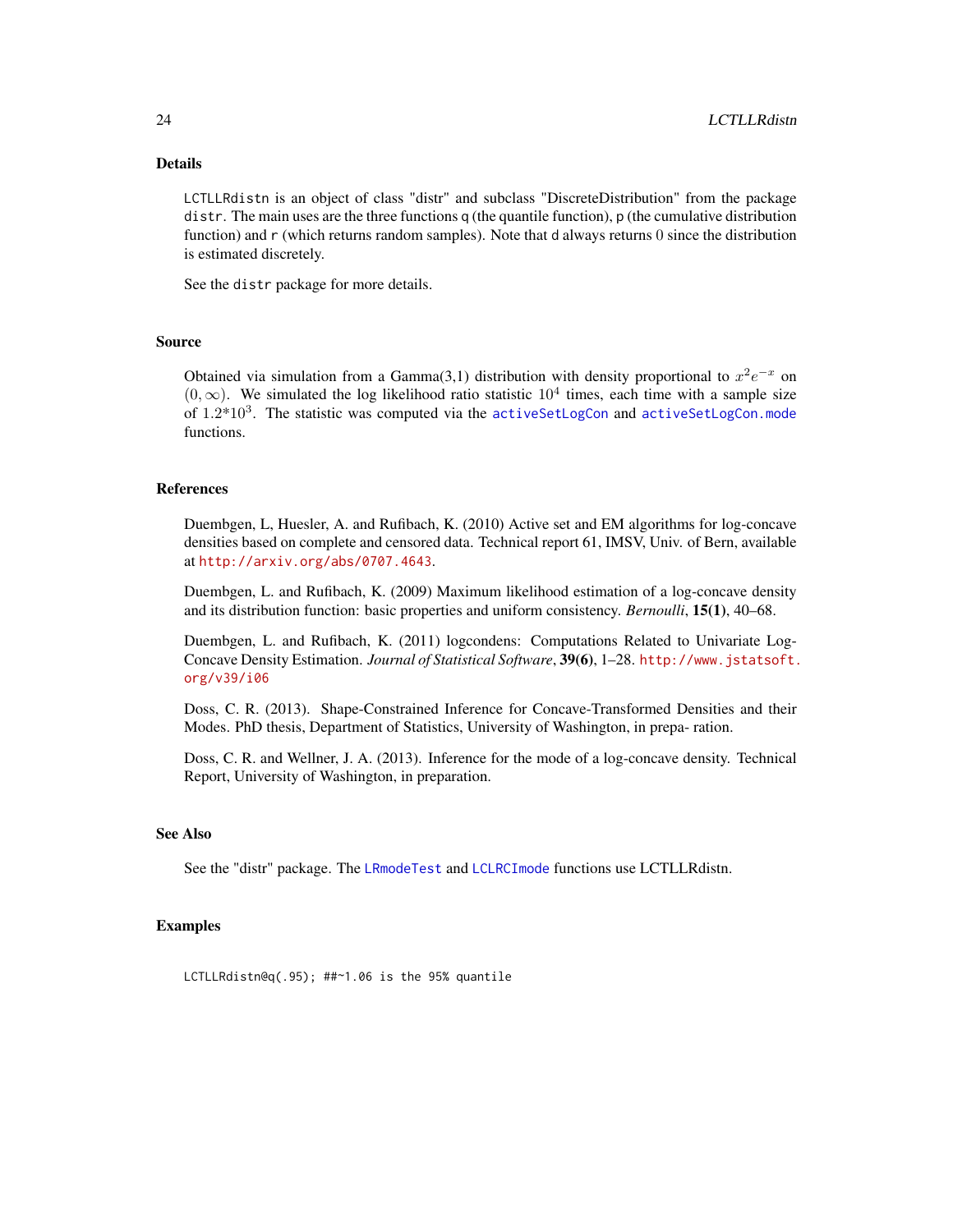<span id="page-24-1"></span><span id="page-24-0"></span>

# Description

Compute the log-concave and smoothed log-concave density estimator.

This function is as it is in the logcondens package except we've added the 'prec' variable as an argument, and modified the values returned as output, to be in line with the activeSetLogCon.mode function.

#### Usage

```
logConDens(x, xgrid = NULL, smoothed = TRUE, print = FALSE,
    gam = NULL, xs = NULL, prec=10^{\circ}-10)
```
# Arguments

| $\mathsf{x}$ | Vector of independent and identically distributed numbers, not necessarily unique.                                                                                                                                             |
|--------------|--------------------------------------------------------------------------------------------------------------------------------------------------------------------------------------------------------------------------------|
| xgrid        | Governs the generation of weights for observations. See preProcess for details.                                                                                                                                                |
| smoothed     | If TRUE, the smoothed version of the log-concave density estimator is also com-<br>puted.                                                                                                                                      |
| print        | $print = TRUE$ outputs the log-likelihood in every loop, $print = FALSE$ does<br>not. Make sure to tell R to output (press CTRL+W).                                                                                            |
| gam          | Only necessary if smoothed = TRUE. The standard deviation of the normal<br>kernel. If equal to NULL, gam is chosen such that the variances of the original<br>sample $x_1, \ldots, x_n$ and $f_n^*$ coincide.                  |
| XS           | Only necessary if smoothed $=$ TRUE. Either provide a vector of support points<br>where the smoothed estimator should be computed at, or leave as NULL. Then, a<br>sufficiently width equidistant grid of points will be used. |
| prec         | Governs precision of various subfunctions, e.g. the Newton-Raphson procedure.                                                                                                                                                  |

# Details

See [activeSetLogCon](#page-3-1) for details on the computations.

#### Value

[logConDens](#page-24-1) returns an object of class "dlc", a list containing the following components: xn, x, w, L, IsKnot, knots, phi, fhat, Fhat, H, n, m, mode, dlcMode, sig, phi.f, fhat.f, Fhat.f, E.f, phiPL, phiPR, phiPL.f, and phiPR.f, as generated by [activeSetLogCon](#page-3-1). If smoothed = TRUE, then the returned object additionally contains f.smoothed, F.smoothed, gam, and xs as generated by [evaluateLogConDens](#page-0-0). Finally, the entry smoothed of type "logical" returnes the value of smoothed.

The methods [summary.dlc](#page-0-0) and [plot.dlc](#page-0-0) are used to obtain a summary and generate plots of the estimated density.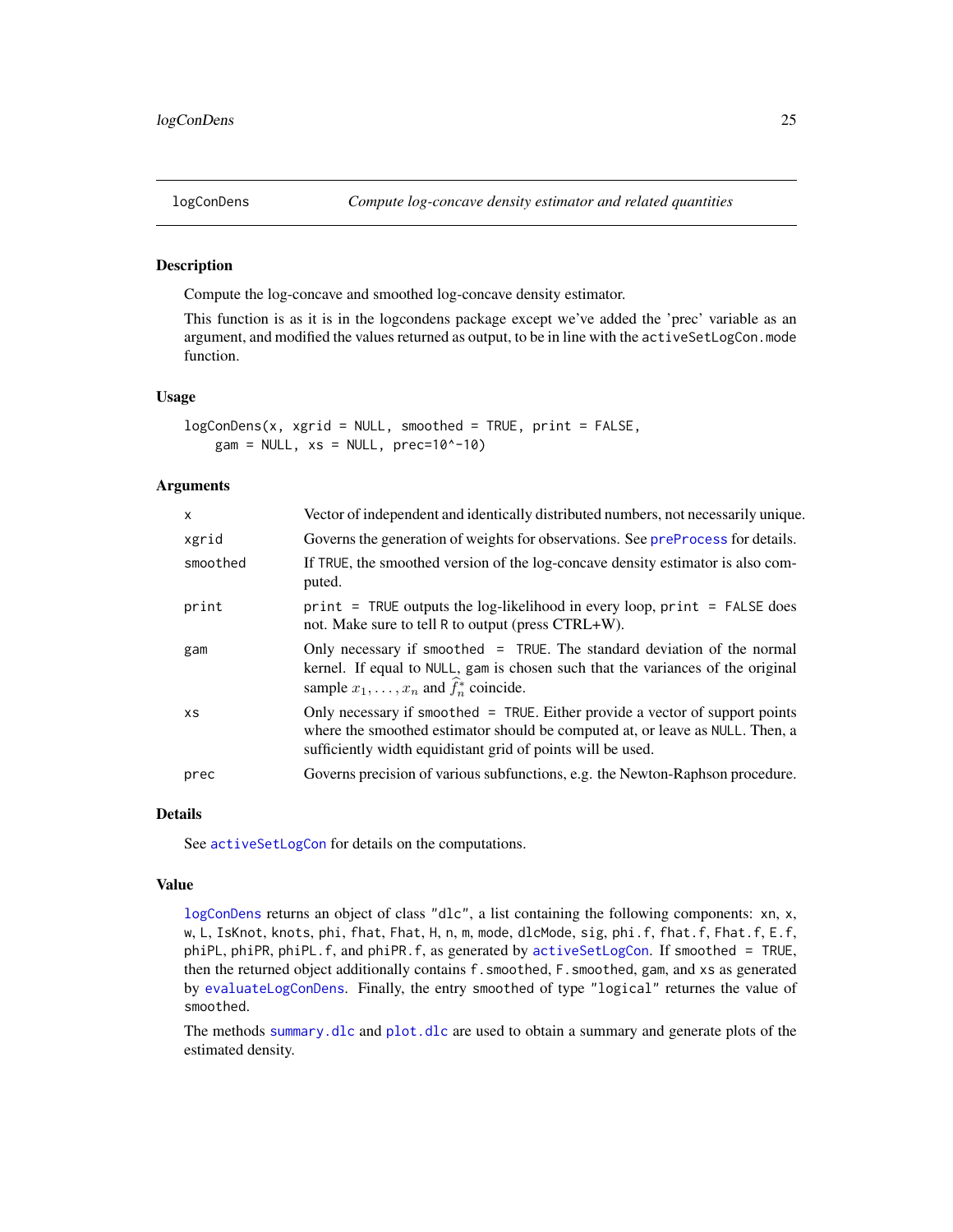# Author(s)

Kaspar Rufibach, <kaspar.rufibach@gmail.com>, <http://www.kasparrufibach.ch>

Lutz Duembgen, <duembgen@stat.unibe.ch>, <http://www.staff.unibe.ch/duembgen>

# References

Duembgen, L, Huesler, A. and Rufibach, K. (2010). Active set and EM algorithms for log-concave densities based on complete and censored data. Technical report 61, IMSV, Univ. of Bern, available at <http://arxiv.org/abs/0707.4643>.

Duembgen, L. and Rufibach, K. (2009). Maximum likelihood estimation of a log–concave density and its distribution function: basic properties and uniform consistency. *Bernoulli*, 15(1), 40–68.

Duembgen, L. and Rufibach, K. (2011). logcondens: Computations Related to Univariate Log-Concave Density Estimation. *Journal of Statistical Software*, 39(6), 1–28. [http://www.jstatsoft.](http://www.jstatsoft.org/v39/i06) [org/v39/i06](http://www.jstatsoft.org/v39/i06)

```
## ===================================================
## Illustrate on simulated data
## ===================================================
## Set parameters
n < -50x \leq -rnorm(n)res <- logConDens(x, smoothed = TRUE, print = FALSE, gam = NULL,
   xs = NULL)summary(res)
plot(res, which = "density", legend.pos = "topright")
plot(res, which = "log-density")
plot(res, which = "CDF")
## Compute slopes and intercepts of the linear functions that
## compose phi
slopes <- diff(res$phi) / diff(res$x)
intercepts <- -slopes * res$x[-n] + res$phi[-n]
## ===================================================
## Illustrate method on reliability data
## Reproduce Fig. 2 in Duembgen & Rufibach (2009)
## ===================================================
## Set parameters
data(reliability)
x <- reliability
n \leftarrow length(x)res \leq logConDens(x, smooth = TRUE, print = TRUE)
```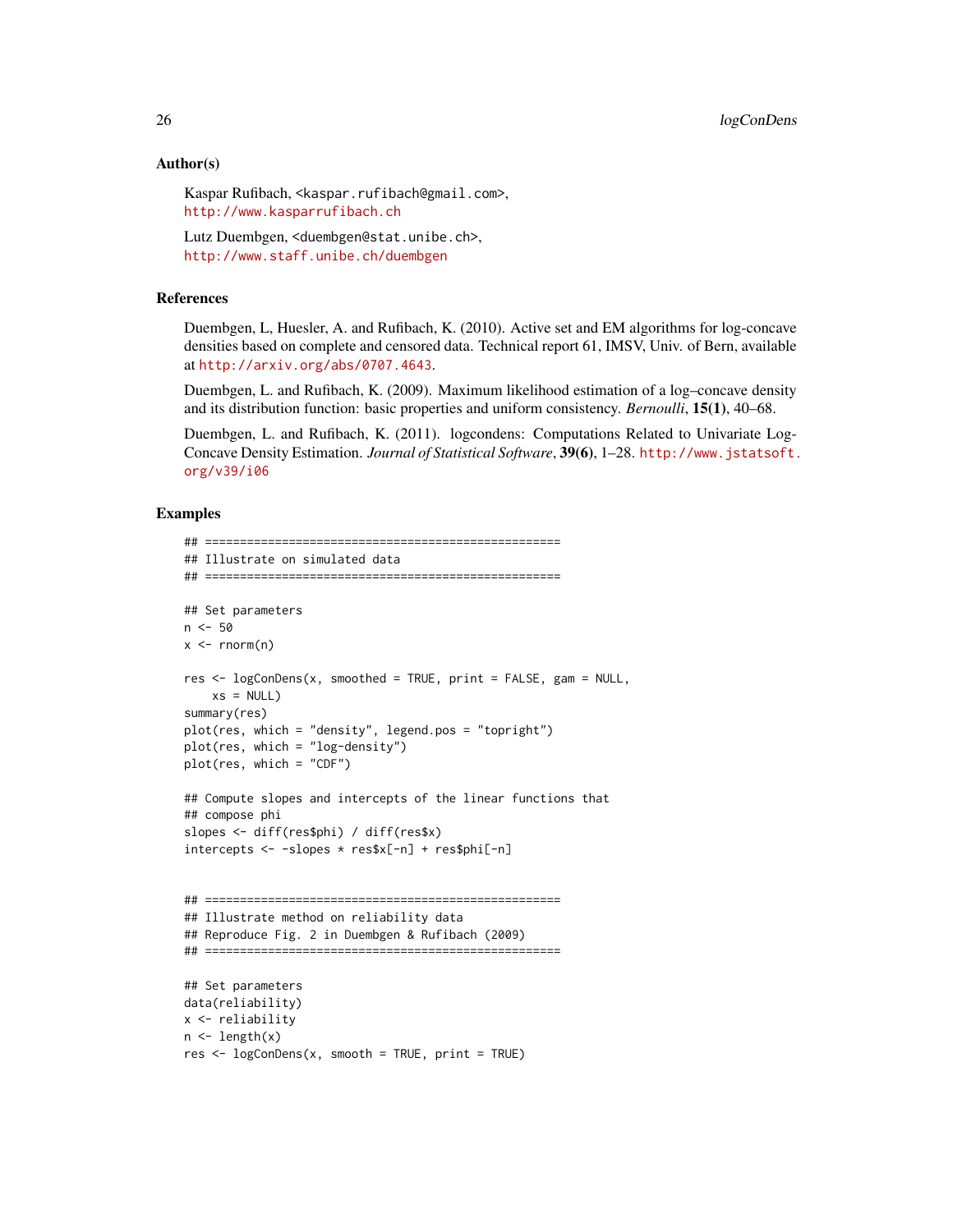```
phi <- res$phi
f \leftarrow \exp(\pi h i)## smoothed log-concave PDF
f.smoothed <- res$f.smoothed
xs <- res$xs
## compute kernel density
sig \leftarrow sd(x)h \leftarrow sig / sqrt(n)f.kernel <- rep(NA, length(xs))
for (i in 1:length(xs)){
    xi \leftarrow xs[i]f.kernel[i] \leq mean(dnorm(xi, mean = x, sd = h))
}
## compute normal density
mu < - mean(x)f.normal \leq dnorm(xs, mean = mu, sd = sig)
## ===================================================
## Plot resulting densities, i.e. reproduce Fig. 2
## in Duembgen and Rufibach (2009)
## ===================================================
plot(0, 0, type = 'n', xlim = range(xs), ylim = c(0, 6.5 * 10^{x}-3))rug(res$x)
lines(res$x, f, col = 2)lines(xs, f.normal, col = 3)lines(xs, f.kernel, col = 4)
lines(xs, f.smoothed, lwd = 3, col = 5)
legend("topleft", c("log-concave", "normal", "kernel",
    "log-concave smoothed"), lty = 1, col = 2:5, bty = "n")
## ===================================================
## Plot log-densities
## ===================================================
plot(0, 0, type = 'n', xlim = range(xs), ylim = c(-20, -5))legend("bottomright", c("log-concave", "normal", "kernel",
    "log-concave smoothed"), lty = 1, col = 2:5, bty = "n")
rug(res$x)
lines(res$x, phi, col = 2)
lines(xs, log(f.normal), col = 3)
lines(xs, log(f.kernel), col = 4)
lines(xs, log(f.smoothed), lwd = 3, col = 5)
## ===================================================
```

```
## Confidence intervals at a fixed point for the density
```

```
## see help file for logConCI()
```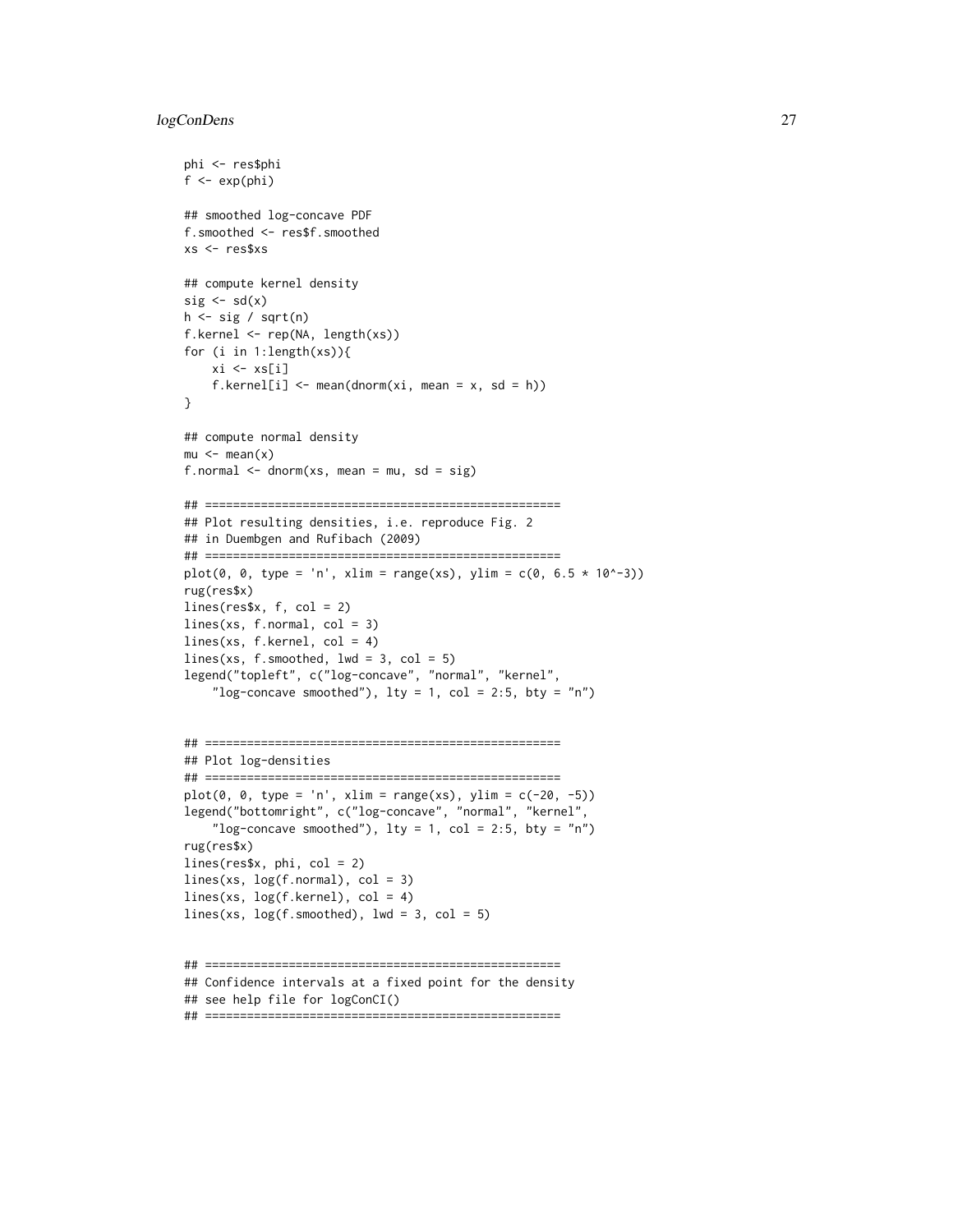<span id="page-27-1"></span><span id="page-27-0"></span>LRmodeTest *Computes an Asymptotic Confidence Interval for the mode of a Log-Concave Density*

# Description

A likelihood ratio test to test whether mode is the location of the mode of a (log-concave) density. Uses [activeSetLogCon](#page-3-1) and [activeSetLogCon.mode](#page-6-1) to compute the log-concave MLE and the log-concave MLE where the mode is restricted to be mode, respectively.

# Usage

LRmodeTest(mode, x, xgrid = NULL, w, nn = length(x), alpha, prec=1e-10, print=FALSE)

# Arguments

| mode  | Numeric value giving the constrained value of the mode location.                                                                                                                                                                                                                                                                                                                             |
|-------|----------------------------------------------------------------------------------------------------------------------------------------------------------------------------------------------------------------------------------------------------------------------------------------------------------------------------------------------------------------------------------------------|
| X     | Points at which to compute the unconstrained and constrained estimators. Either<br>iid data observations (from a log-concave density) or, such data binned. If $x$ is<br>binned, there should be corresponding weights w. Binning is usually handled by<br>passing in a non-NULL value for xgrid.                                                                                            |
| xgrid | Governs binning of x and generation of corresponding weights w. See logcondens:: preProcess.<br>If w is not NA then xgrid should be NULL.                                                                                                                                                                                                                                                    |
| W     | Numeric vector of length length(x) or NA. Weights corresponding to x. Can be<br>NA (regardless of the value of xgrid) which indicates the weights are uniform<br>(equal to $1/\text{length}(x)$ ). If w is not NA then xgrid should be NULL. If nn is not<br>equal to length $(x)$ then w should be given a non-NA value. If w is not NA, then<br>we assume that x has no duplicate entries. |
| nn    | The number of data points initially observed. Numeric of length 1. Usually<br>equal to $length(x)$ . If some sort of preProcessing is done in advance, may be<br>not equal to length $(x)$ . To pass in a non-default value for nn (i.e. something<br>other than $length(x)$ , w must also be passed in a (numeric vector) value, and<br>xgrid must be NULL.                                 |
| alpha | Numeric value in $[0, 1]$ , the level for the test.                                                                                                                                                                                                                                                                                                                                          |
| prec  | Numeric value, giving the precision passed to activeSetLogCon and activeSetLogCon.mode.                                                                                                                                                                                                                                                                                                      |
| print | TRUE or FALSE, depending on whether debugging information should be printed<br>or not, respectively.                                                                                                                                                                                                                                                                                         |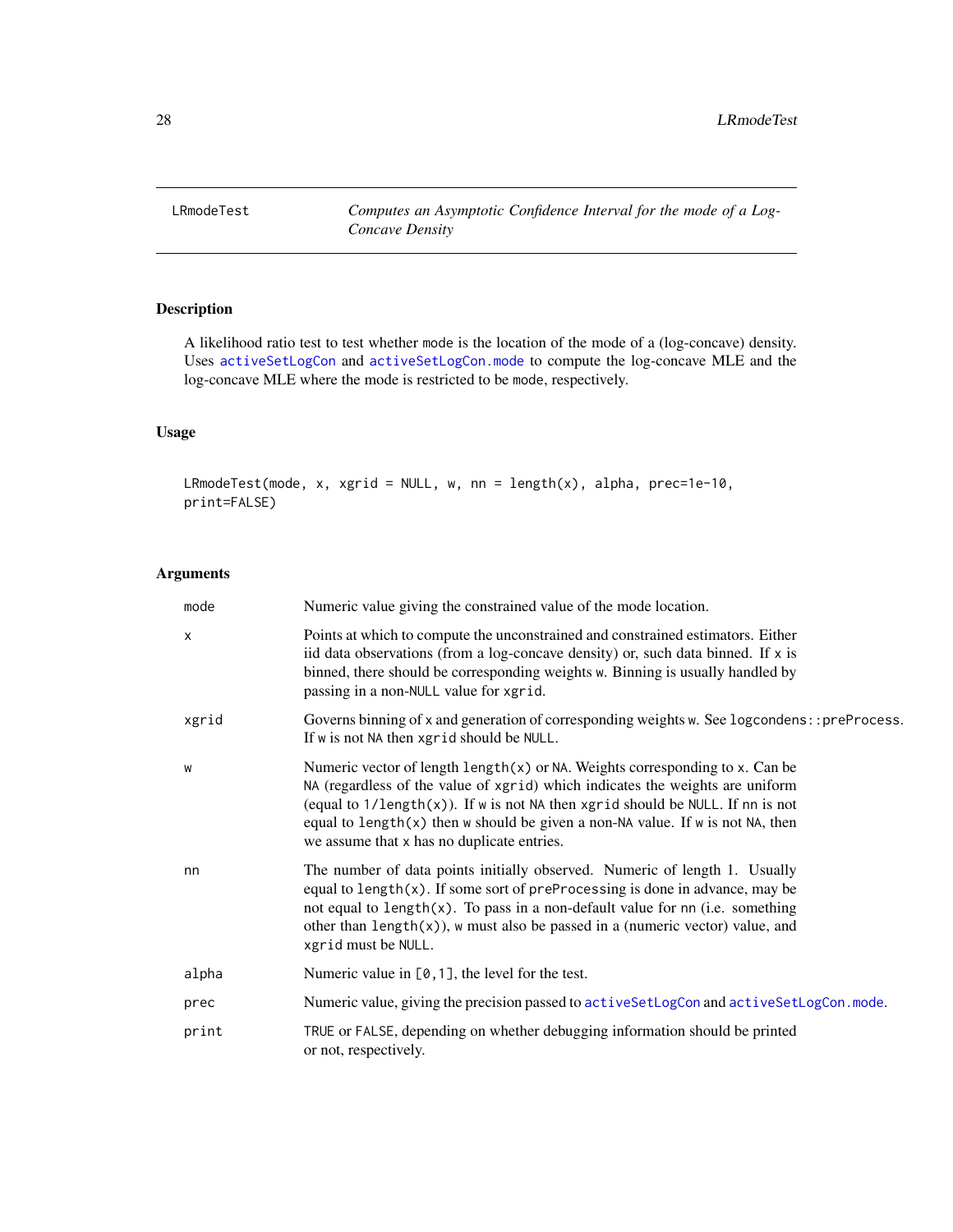#### <span id="page-28-0"></span>LRmodeTest 29

#### Details

Uses [activeSetLogCon](#page-3-1) and [activeSetLogCon.mode](#page-6-1) to compute the log-concave MLE  $f_n$  and the log-concave MLE where the mode is restricted to be mode,  $\hat{f}_n^0$ . The statistic, Two times the Log Likelihood Ratio (TLLR) is then defined to be  $2(\log \hat{f}_n - \log \hat{f}_n^0)$ .

Our test is based on the assumption that the true log-concave density f\_0 is twice differentiable at its true mode m, and f\_0 satisfies f\_0''(m)<0. Under that condition, Doss (2013) conjectures that the log likelihood ratio statistic is asymptotically pivotal (i.e., its limit distribution does not depend on the true log-concave density).

Using the pivotal nature of TLLR, its limit distribution can be simulated from any given known log-concave density (e.g., a standard normal), and the estimated distribution function of this limit is given by the [LCTLLRdistn](#page-22-1) object. The quantiles of the limit distribution are used to either reject or not reject the test.

# Value

Returns TRUE or FALSE for not reject or to reject mode, respectively.

#### Author(s)

Charles R. Doss, <cdoss@stat.washington.edu>, <http://www.stat.washington.edu/people/cdoss/>

#### References

Duembgen, L, Huesler, A. and Rufibach, K. (2010) Active set and EM algorithms for log-concave densities based on complete and censored data. Technical report 61, IMSV, Univ. of Bern, available at <http://arxiv.org/abs/0707.4643>.

Duembgen, L. and Rufibach, K. (2009) Maximum likelihood estimation of a log-concave density and its distribution function: basic properties and uniform consistency. *Bernoulli*, 15(1), 40–68.

Duembgen, L. and Rufibach, K. (2011) logcondens: Computations Related to Univariate Log-Concave Density Estimation. *Journal of Statistical Software*, 39(6), 1–28. [http://www.jstatsoft.](http://www.jstatsoft.org/v39/i06) [org/v39/i06](http://www.jstatsoft.org/v39/i06)

Doss, C. R. (2013). Shape-Constrained Inference for Concave-Transformed Densities and their Modes. PhD thesis, Department of Statistics, University of Washington, in preparation.

Doss, C. R. and Wellner, J. A. (2013). Inference for the mode of a log-concave density. Technical Report, University of Washington, in preparation.

#### See Also

[LCLRCImode](#page-20-1) uses LRmodeTest to compute asymptotic confidence sets.

# Examples

```
nn <- 200
myxx <- rnorm(nn) ## no need to sort
```
## Under null/true hypothesis with or without grid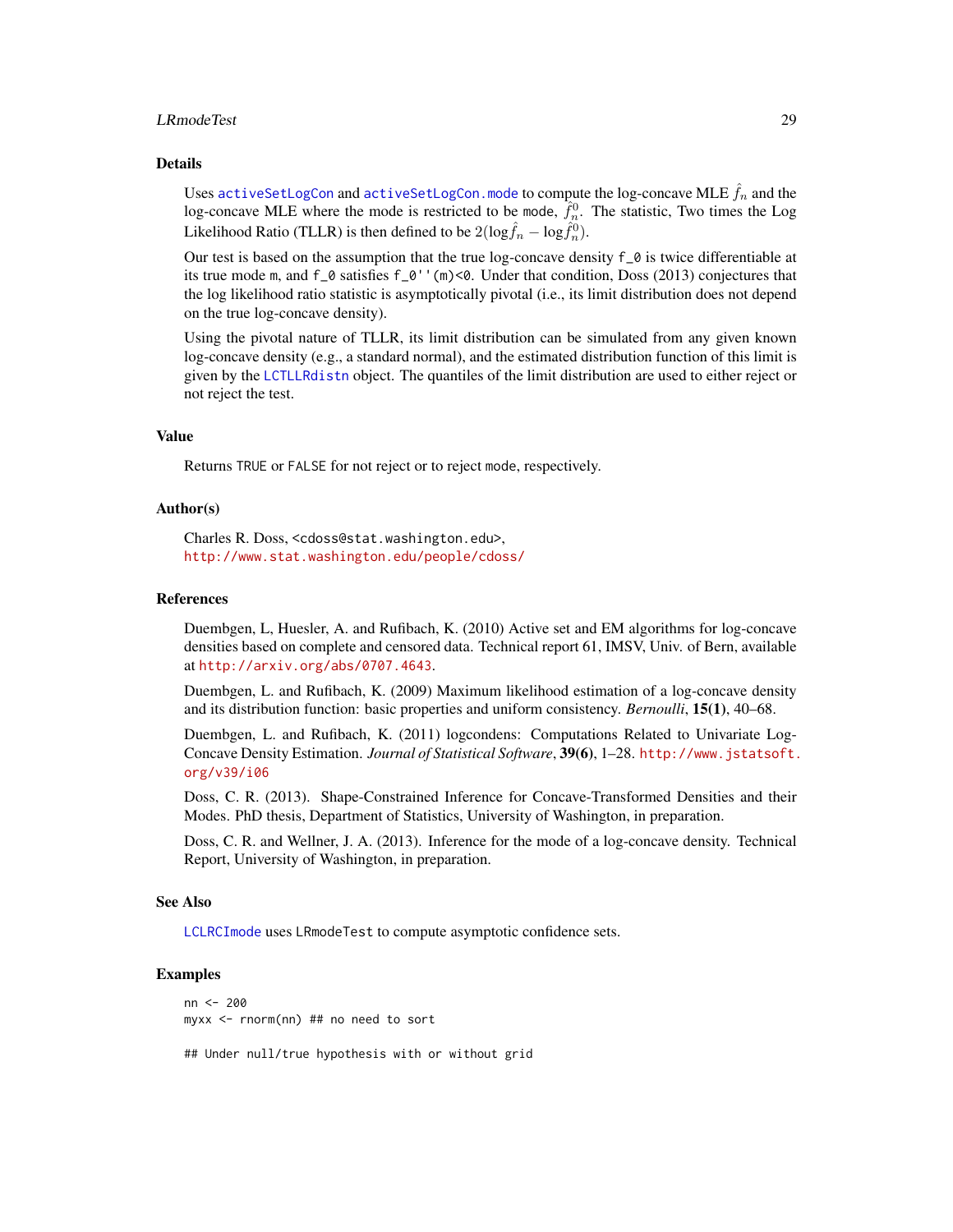LRmodeTest(mode=0, x=myxx, xgrid=NULL, alpha=.05) LRmodeTest(mode=0, x=myxx, xgrid=.05, alpha=.05)

## Under alternative/false hypothesis LRmodeTest(mode=3, x=myxx, xgrid=NULL, alpha=.05)